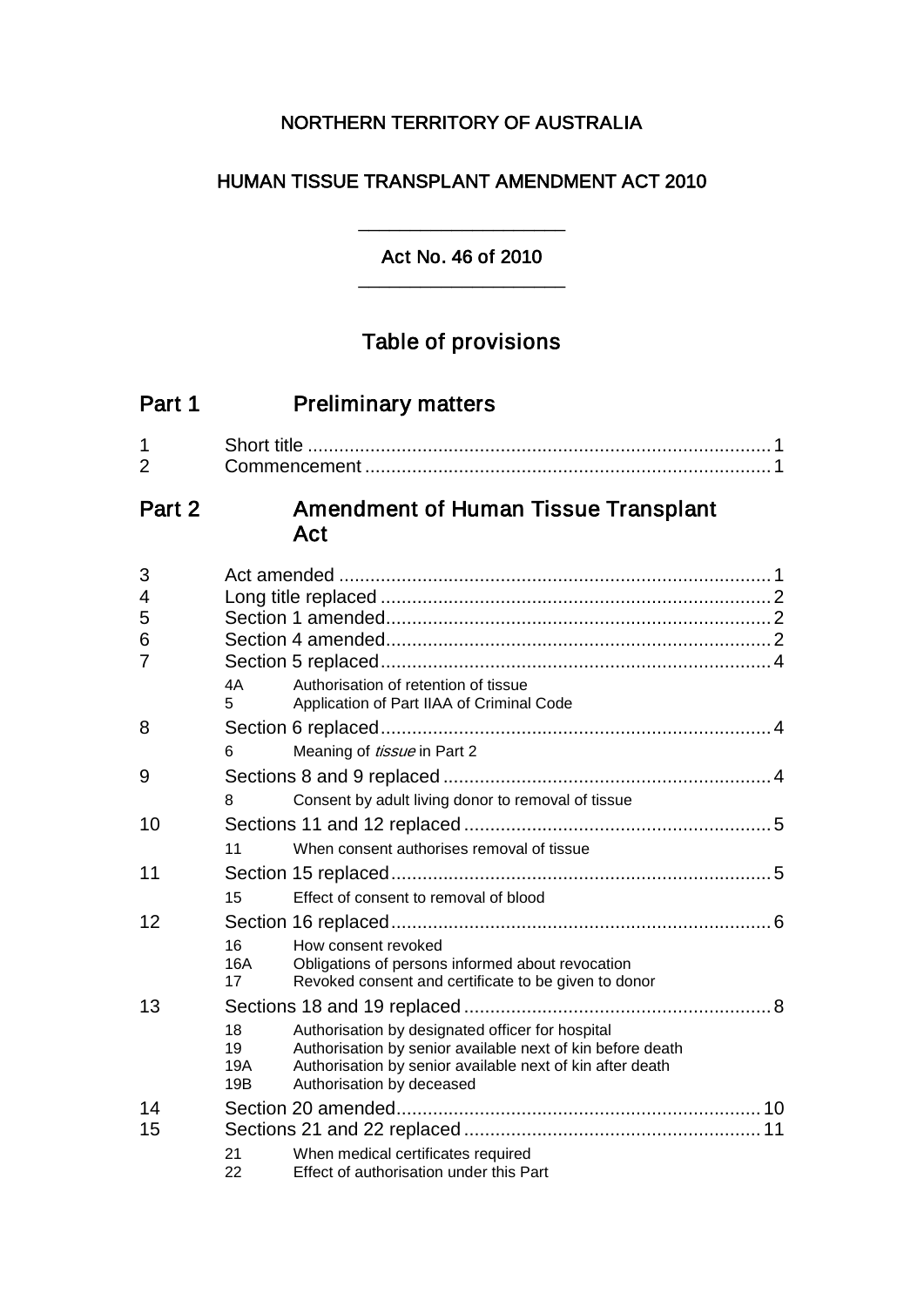| 16              |            |                                                                                                                  |
|-----------------|------------|------------------------------------------------------------------------------------------------------------------|
|                 | Part 4     | Teaching, study and practice of anatomy                                                                          |
|                 | 22A<br>22B | Offences relating to teaching, study and practice of anatomy<br>Anatomy authorisation                            |
|                 | 22C<br>22D | Contravention of condition of anatomy authorisation<br>Codes of practice                                         |
|                 | Part 5     | Prohibition of trading in tissue                                                                                 |
|                 | 22E<br>22F | Unauthorised contracts and arrangements<br>Authorisation to enter into contract or arrangement                   |
|                 | Part 6     | When death occurs for Territory laws                                                                             |
|                 | 23         | When death occurs                                                                                                |
| 17              |            |                                                                                                                  |
|                 | 27<br>27A  | Offence to remove tissue without consent or authorisation<br>Offence to make misleading statement                |
| 18              |            |                                                                                                                  |
|                 | 28         | Unlawful disclosure of confidential information                                                                  |
| 19              |            |                                                                                                                  |
|                 | 29<br>30   | Delegation by designated officer for hospital<br>Regulations                                                     |
| 20              |            |                                                                                                                  |
|                 | Part 8     | <b>Transitional matters for Human Tissue</b><br>Transplant Amendment Act 2010                                    |
|                 | 31         | Definitions                                                                                                      |
|                 | 32<br>33   | References to consents and documents given under Act<br>Consent to removal of tissue                             |
|                 | 34         | Approval of place for blood donation                                                                             |
|                 | 35         | Revocation of consent to removal of tissue                                                                       |
|                 | 36<br>37   | Authorisation to remove tissue after death<br>Medical certificate as to irreversible cessation of brain function |
|                 | 38         | Authorised contract or arrangement for supply of tissue                                                          |
|                 | 39         | Interpretation Act not affected                                                                                  |
| 21              |            |                                                                                                                  |
| Part 3          |            | <b>Amendment of Information Act</b>                                                                              |
| 22              |            |                                                                                                                  |
| 23              |            |                                                                                                                  |
| <b>Schedule</b> |            | Human Tissue Transplant Act further<br>amended                                                                   |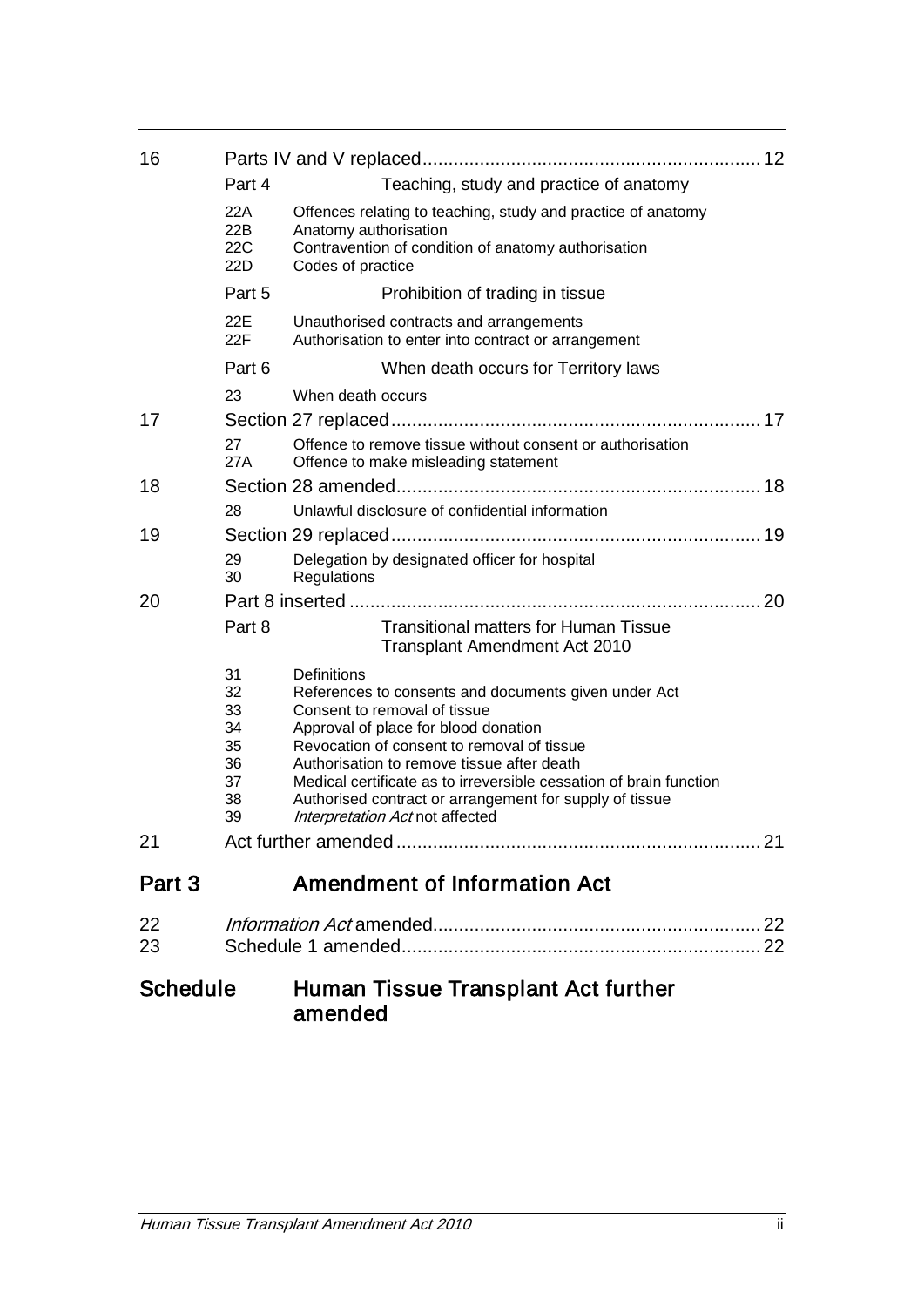

# NORTHERN TERRITORY OF AUSTRALIA \_\_\_\_\_\_\_\_\_\_\_\_\_\_\_\_\_\_\_\_

## Act No. 46 of 2010 \_\_\_\_\_\_\_\_\_\_\_\_\_\_\_\_\_\_\_\_

An Act to amend the *Human Tissue Transplant Act*, and for related purposes

[Assented to 13 December 2010] [Second reading 21 October 2010]

The Legislative Assembly of the Northern Territory enacts as follows:

## Part 1 **Preliminary matters**

## 1 Short title

This Act may be cited as the Human Tissue Transplant Amendment Act 2010.

## 2 Commencement

This Act commences on the day fixed by the Administrator by Gazette notice.

## Part 2 **Amendment of Human Tissue Transplant Act**

## 3 Act amended

This Part amends the Human Tissue Transplant Act.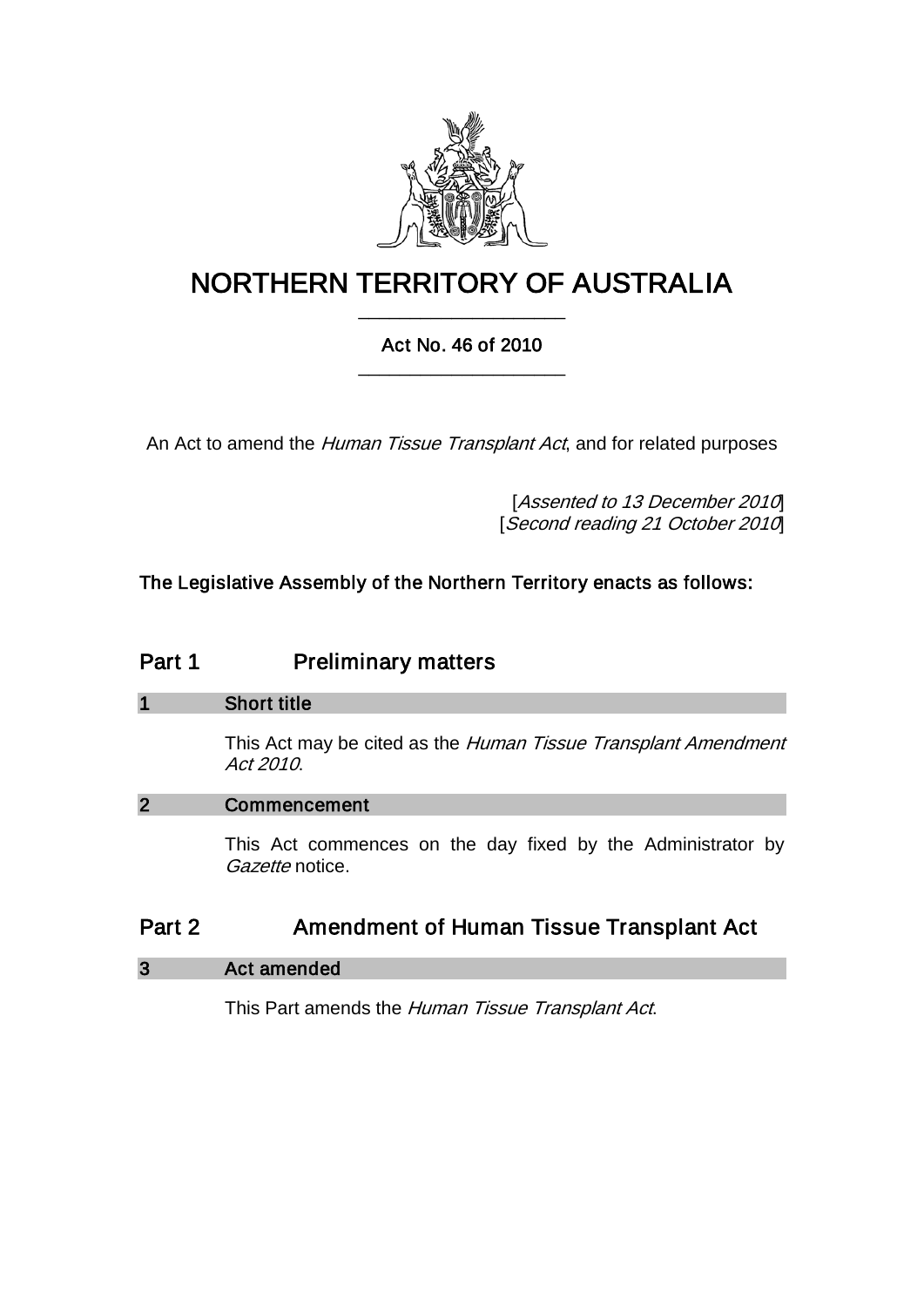#### 4 Long title replaced

Long title

repeal, insert

An Act to provide for the removal and use of human tissues, the regulation of schools of anatomy, when death occurs for the laws of the Territory, and for related purposes

#### 5 Section 1 amended

Section 1

omit

Human Tissue Transplant

insert

Transplantation and Anatomy

#### 6 Section 4 amended

#### (1) Section 4

omit

(1) In this Act, unless the contrary intention appears:

insert

In this Act:

(2) Section 4, definitions *person in charge* and *tissue* 

omit

(3) Section 4

insert (in alphabetical order)

anatomy authorisation means an authorisation under section 22B.

#### authorised purpose means:

- (a) for regenerative tissue the removal of the tissue from a person's body for any of the following:
	- (i) transplantation to another person's body;
	- (ii) use for other therapeutic purposes;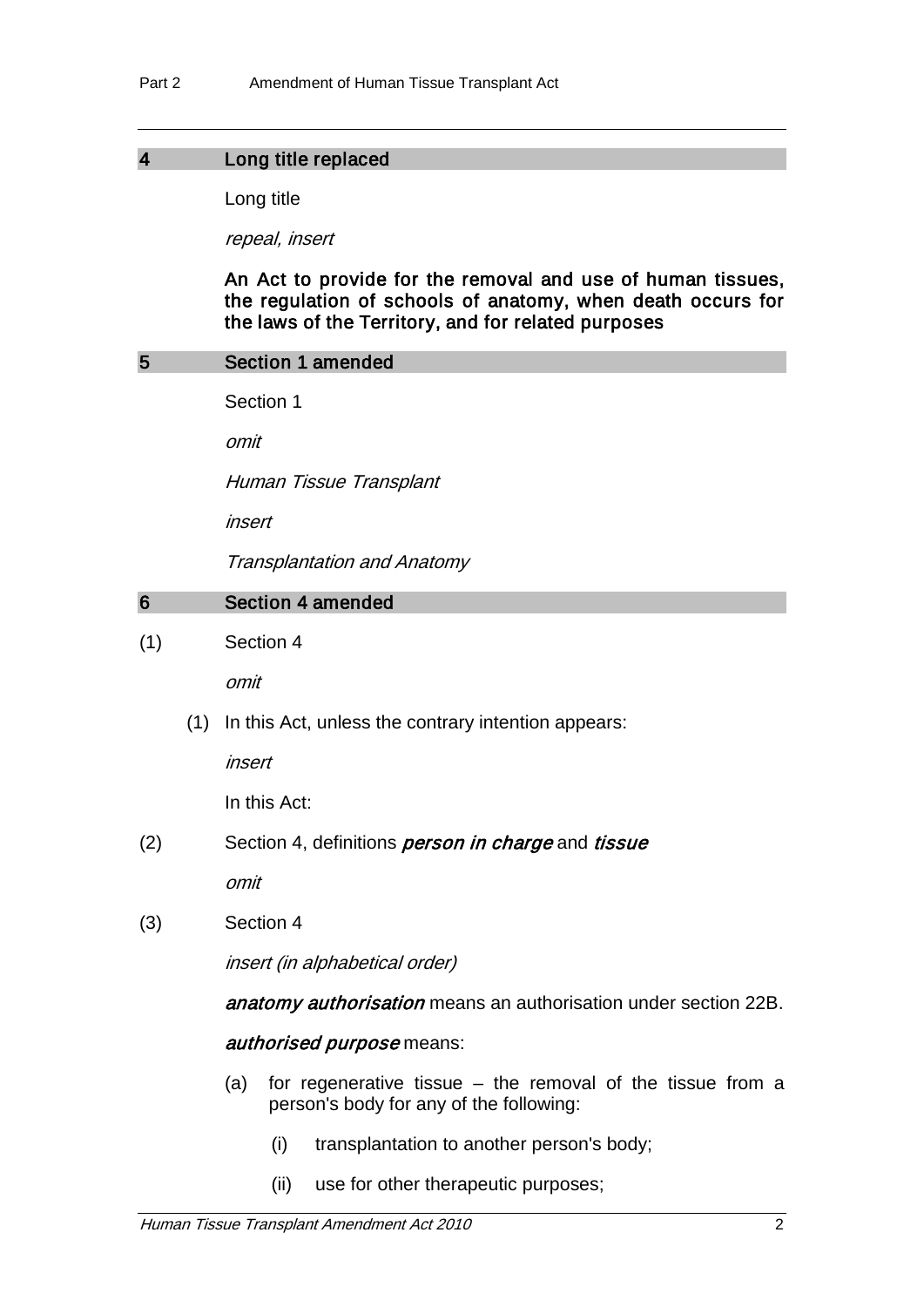- (iii) use for other medical or scientific purposes; or
- (b) for non-regenerative tissue the removal of the tissue from a person's body for transplantation to another person's body.

**authorised school of anatomy** means a school of anatomy of an educational institution for which an anatomy authorisation is in force.

code of practice means a code of practice in force under section 22D.

designated officer, for a hospital, means the person appointed under section 7(2)(a) of the *Medical Services Act* to be the person in charge of the hospital.

donor, for Part 2, Division 5, see section 16.

*educational institution* means a higher education institution, or interstate university, as defined in section 4 of the *Higher Education* Act.

holder, of an anatomy authorisation, means the governing body of the educational institution to which the authorisation applies.

#### tissue:

- (a) generally includes:
	- (i) an organ; and
	- (ii) a part of a human body; and
	- (iii) a substance extracted from, or from a part of, a human body; but
- (b) for Part 2 see section 6.

transplantation, of tissue, includes transplantation of:

- (a) a part of the tissue; and
- (b) a substance obtained from the tissue.
- (4) Section 4(2)

omit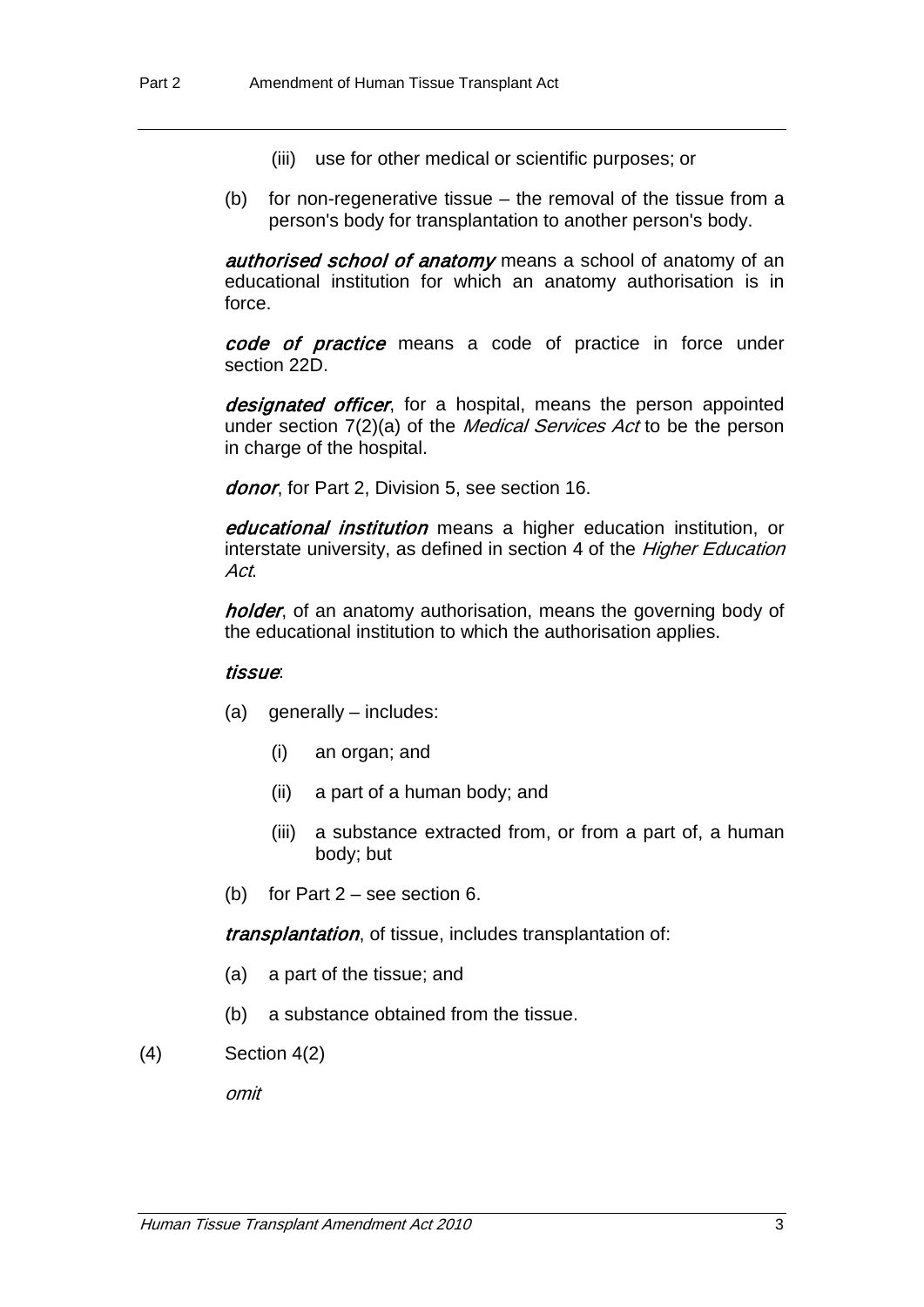### 7 Section 5 replaced

Section 5

repeal, insert

## 4A Authorisation of retention of tissue

An authorisation under this Act to remove or use tissue for an authorised purpose also authorises the retention of the tissue to the extent the retention is reasonably necessary for the purpose.

## 5 Application of Part IIAA of Criminal Code

Part IIAA of the Criminal Code applies to an offence against this Act.

Note for section 5

Part IIAA of the Criminal Code states the general principles of criminal responsibility, establishes general defences, and deals with burden of proof. It also defines, or elaborates on, certain concepts commonly used in the creation of offences.

### 8 Section 6 replaced

Section 6

repeal, insert

## 6 Meaning of *tissue* in Part 2

In this Part:

tissue does not include:

- (a) foetal tissue; or
- (b) spermatozoa or ova.

#### 9 Sections 8 and 9 replaced

Sections 8 and 9

repeal, insert

#### 8 Consent by adult living donor to removal of tissue

- (1) A person may, by signed writing, consent to the removal from his or her body of tissue for an authorised purpose if the person:
	- (a) is an adult; and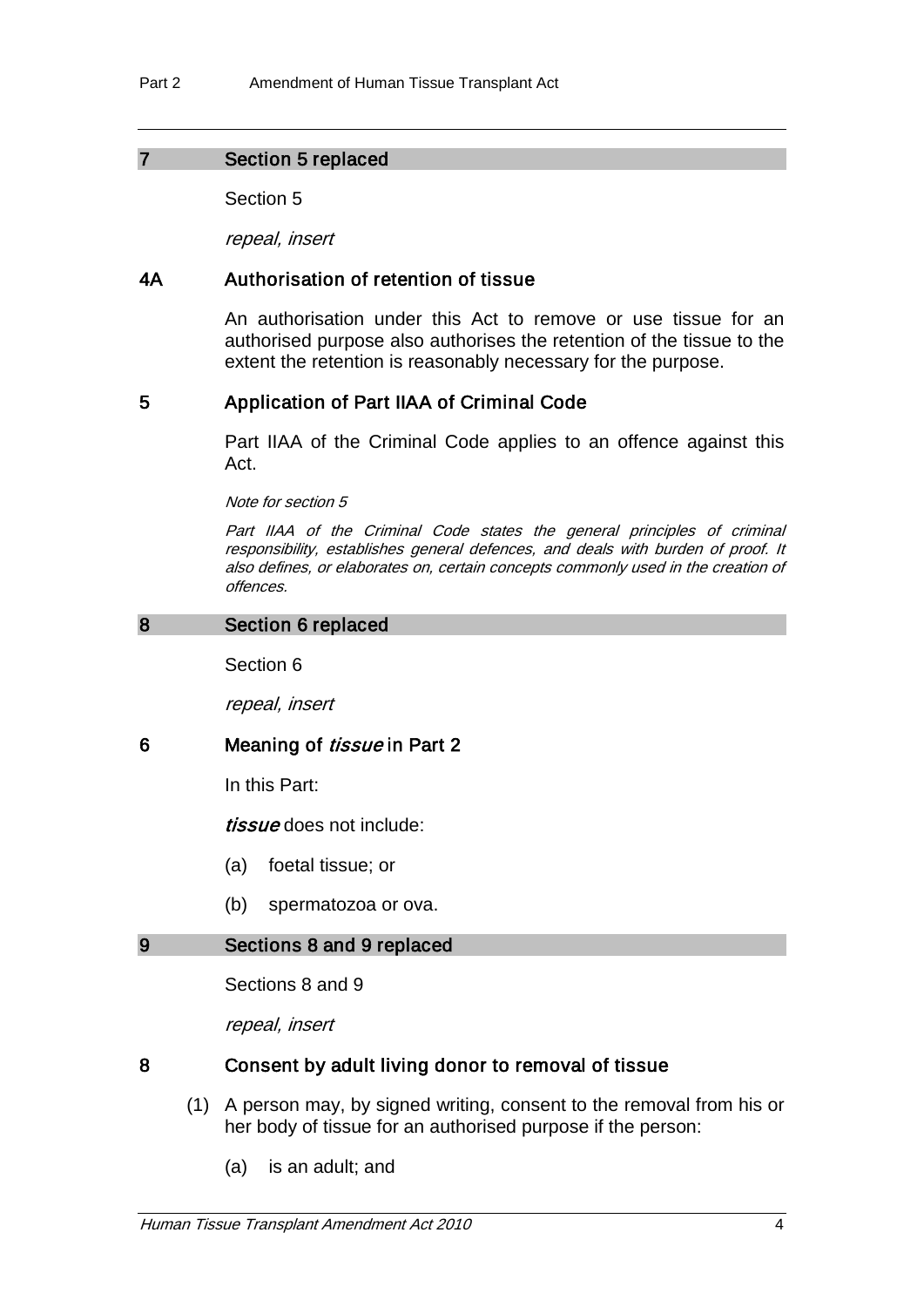- (b) is of sound mind; and
- (c) has been given medical advice about the removal of the tissue.
- (2) A consent for the removal of non-regenerative tissue:
	- (a) must specify the time when the consent is given; and
	- (b) does not have effect until 24 hours after it is signed.

Note for section 8

The donor may revoke the consent at any time, see section 16.

#### 10 Sections 11 and 12 replaced

Sections 11 and 12

repeal, insert

### 11 When consent authorises removal of tissue

- (1) This section applies if a medical practitioner has given a certificate under section 10 for a person's consent given under section 8.
- (2) The consent authorises a medical practitioner, other than the medical practitioner who gave the certificate, to remove the tissue stated in the consent from the person's body for the authorised purpose stated in it.

Note for subsection (2)

A consent for the removal of non-regenerative tissue does not have effect until 24 hours after the consent is signed, see section 8(2).

#### 11 Section 15 replaced

Section 15

repeal, insert

#### 15 Effect of consent to removal of blood

A person's consent under section 14 authorises the removal of blood from the person's body:

- (a) at a hospital; or
- (b) at a place, or in a vehicle, used for the purpose by an entity approved by the Minister for this section.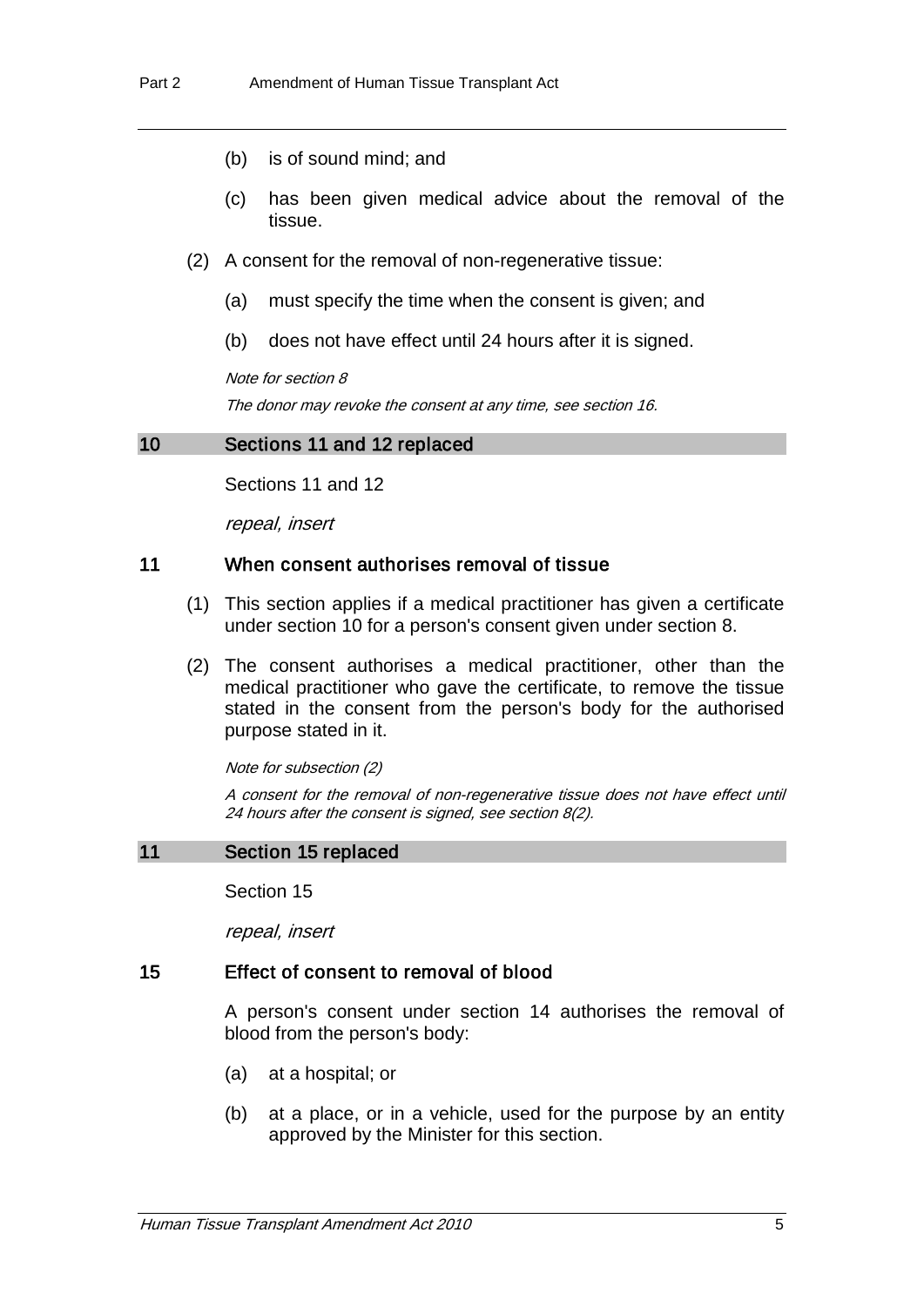### 12 Section 16 replaced

Section 16

repeal, insert

### 16 How consent revoked

A person (the *donor*) who gives a consent to the removal of tissue from the donor's body for this Act, may revoke the consent at any time by indicating, either orally or in writing, it is revoked to:

- (a) if the donor is a patient in a hospital:
	- (i) a designated officer for the hospital; or
	- (ii) a medical practitioner who is attending the donor in a professional capacity; or
	- (iii) a person registered under the Health Practitioner Regulation National Law to practise in the nursing and midwifery profession as a nurse (other than as a student); or
- (b) otherwise a medical practitioner who is attending the donor in a professional capacity.

## 16A Obligations of persons informed about revocation

- (1) The medical practitioner or nurse to whom the revocation of the consent is indicated under section 16(a)(ii) or (iii) must immediately inform the designated officer for the hospital that the donor has revoked the consent.
- (2) Subsection (3) applies to:
	- (a) the designated officer for the hospital:
		- (i) to whom the revocation of the consent is indicated under section 16(a)(i); or
		- (ii) who is informed about the revocation of the donor's consent under subsection (1); or
	- (b) the medical practitioner to whom the revocation of the consent is indicated under section 16(b).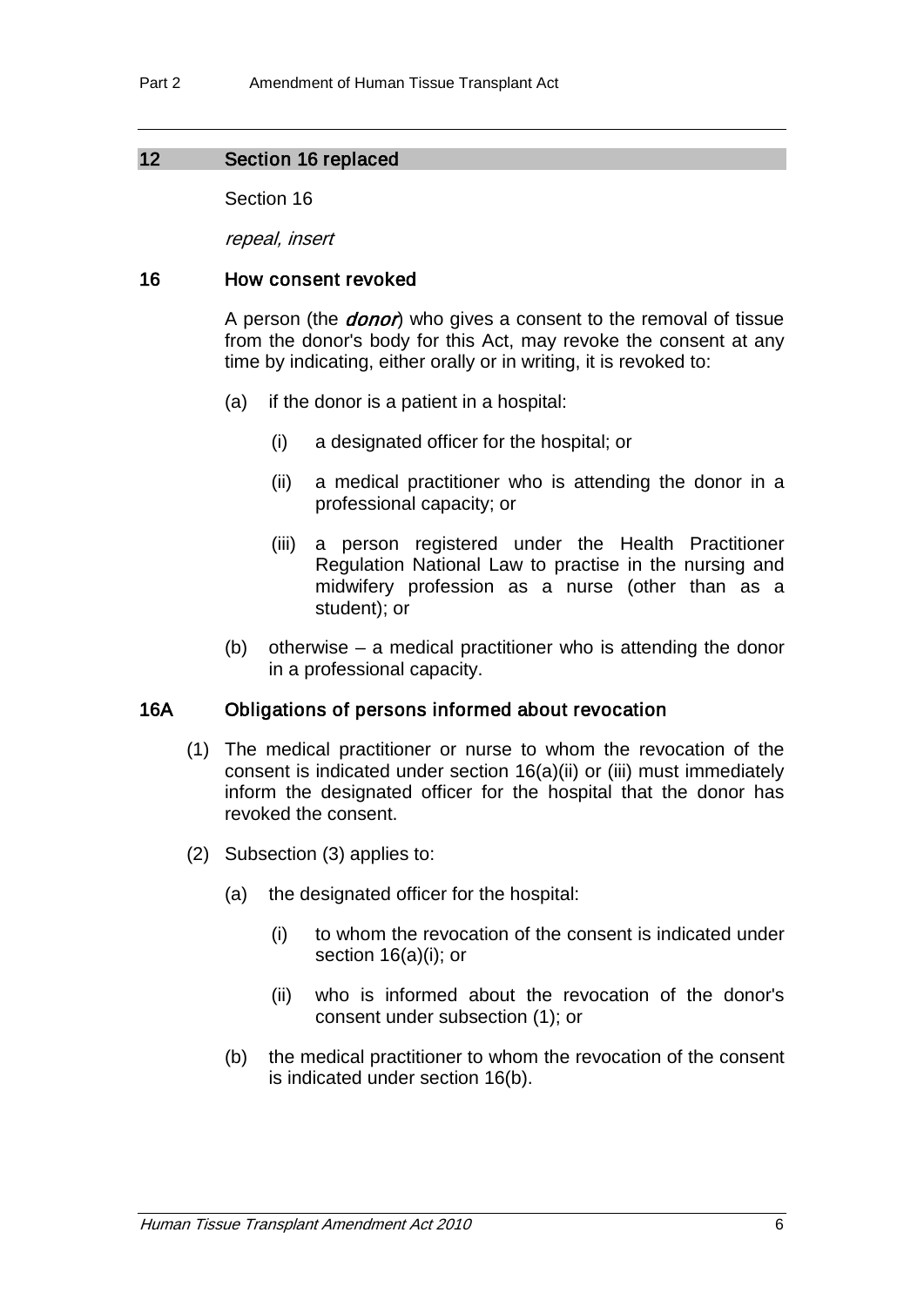- (3) The medical practitioner or designated officer (the responsible person) must make the inquiries that are reasonable in the circumstances to find out whether a medical practitioner is proposing to rely on the consent for the removal of tissue from the donor's body.
- (4) If the responsible person finds out a medical practitioner is proposing to so rely on the consent, the responsible person must immediately inform the medical practitioner that the consent has been revoked.

Maximum penalty: 100 penalty units.

- (5) An offence against subsection (4) is an offence of strict liability.
- (6) It is a defence to a prosecution for an offence against subsection (4) if the defendant establishes a reasonable excuse.

#### 17 Revoked consent and certificate to be given to donor

- (1) This section applies if:
	- (a) the donor's consent is revoked under section 16; and
	- (b) a medical practitioner or designated officer for a hospital informs the person who has possession of the instrument of consent that it has been revoked.
- (2) Immediately after being informed of the revocation, the person must give the donor:
	- (a) the instrument of consent; and
	- (b) if the person has possession of the certificate given under section 10 for the consent – the certificate.

Maximum penalty: 100 penalty units.

- (3) An offence against subsection (2) is an offence of strict liability.
- (4) It is a defence to a prosecution for an offence against subsection (2) if the defendant establishes a reasonable excuse.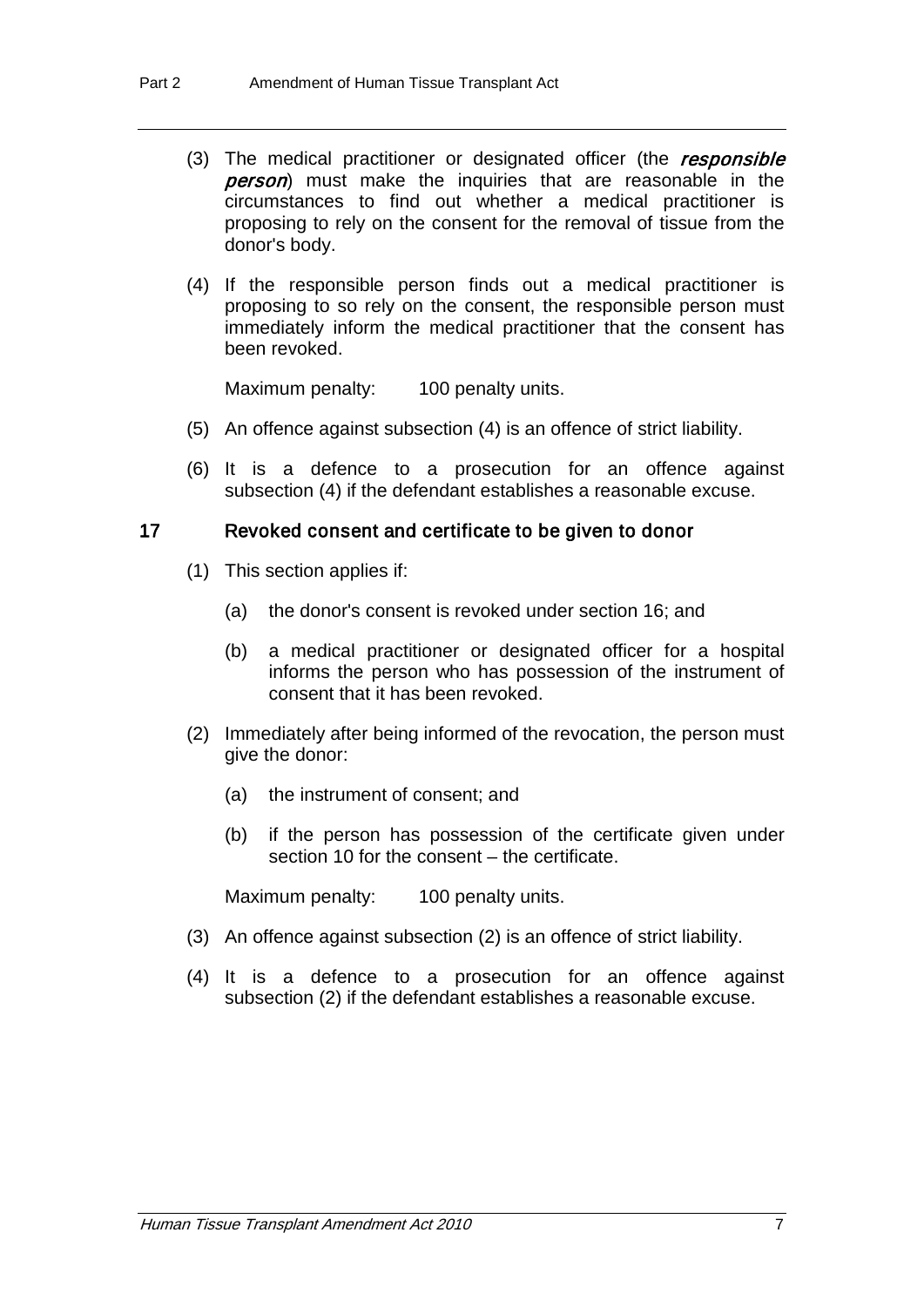## 13 Sections 18 and 19 replaced

Sections 18 and 19

repeal, insert

## 18 Authorisation by designated officer for hospital

- (1) Subject to this Part, a designated officer for a hospital may, by signed writing, authorise the removal of tissue from the body of a deceased person at the hospital for an authorised purpose if:
	- (a) the designated officer has no reason to believe the deceased:
		- (i) had, during his or her lifetime, expressed the wish for, or consented to, the removal of tissue from his or her body for an authorised purpose after death; or
		- (ii) had, during his or her lifetime, expressed an objection to the removal of tissue from his or her body for an authorised purpose after death; and
	- (b) the designated officer:
		- (i) has no reason to believe the senior available next of kin of the deceased has an objection to the removal of tissue from the body of the deceased for an authorised purpose; or
		- (ii) is unable to ascertain the existence or whereabouts of any of the next of kin of the deceased; or
		- (iii) is unable to ascertain whether any of the next of kin of the deceased has an objection to the removal of tissue from the body of the deceased for an authorised purpose.
- (2) The designated officer must not give the authorisation unless the designated officer makes the inquiries that are reasonable in the circumstances.

Maximum penalty: 100 penalty units.

(3) An offence against subsection (2) is an offence of strict liability.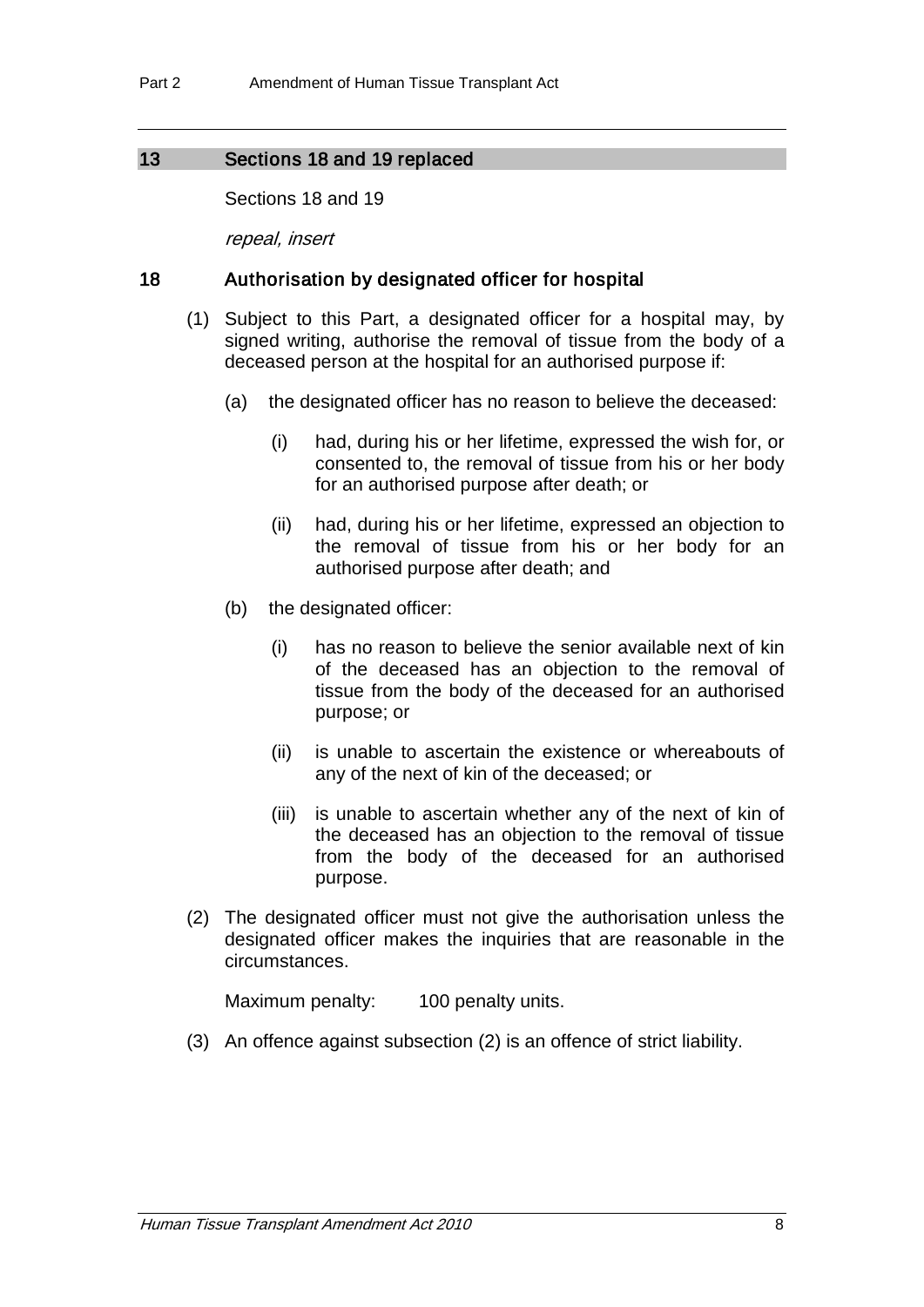#### 19 Authorisation by senior available next of kin before death

- (1) The senior available next of kin of a person in a hospital (the **patient**) may advise the designated officer for the hospital at any time the patient is unconscious and before death that the next of kin has no objection to the removal of tissue from the patient's body for an authorised purpose after the patient's death.
- (2) The advice authorises the removal of the tissue from the patient's body for an authorised purpose after the patient's death.
- (3) However, subsection (2) does not apply if:
	- (a) there is more than one senior available next of kin of the patient; and
	- (b) one of them:
		- (i) has an objection to the removal of the tissue; and
		- (ii) advises the designated officer of the objection.
- (4) Also, the advice ceases to have effect if the patient regains consciousness.

#### 19A Authorisation by senior available next of kin after death

- (1) This section applies if the body of a deceased person is not at a hospital.
- (2) Subject to this Part, the senior available next of kin of the deceased may, by signed writing, authorise the removal of tissue from the deceased's body for an authorised purpose.
- (3) However, subsection (2) does not apply if the senior available next of kin reasonably believes the deceased:
	- (a) had, during his or her lifetime, expressed an objection to the removal of the tissue from his or her body; and
	- (b) had not withdrawn the objection.
- (4) Also, subsection (2) does not apply if:
	- (a) there is more than one senior available next of kin of the deceased; and
	- (b) one of them has an objection to the removal of the tissue.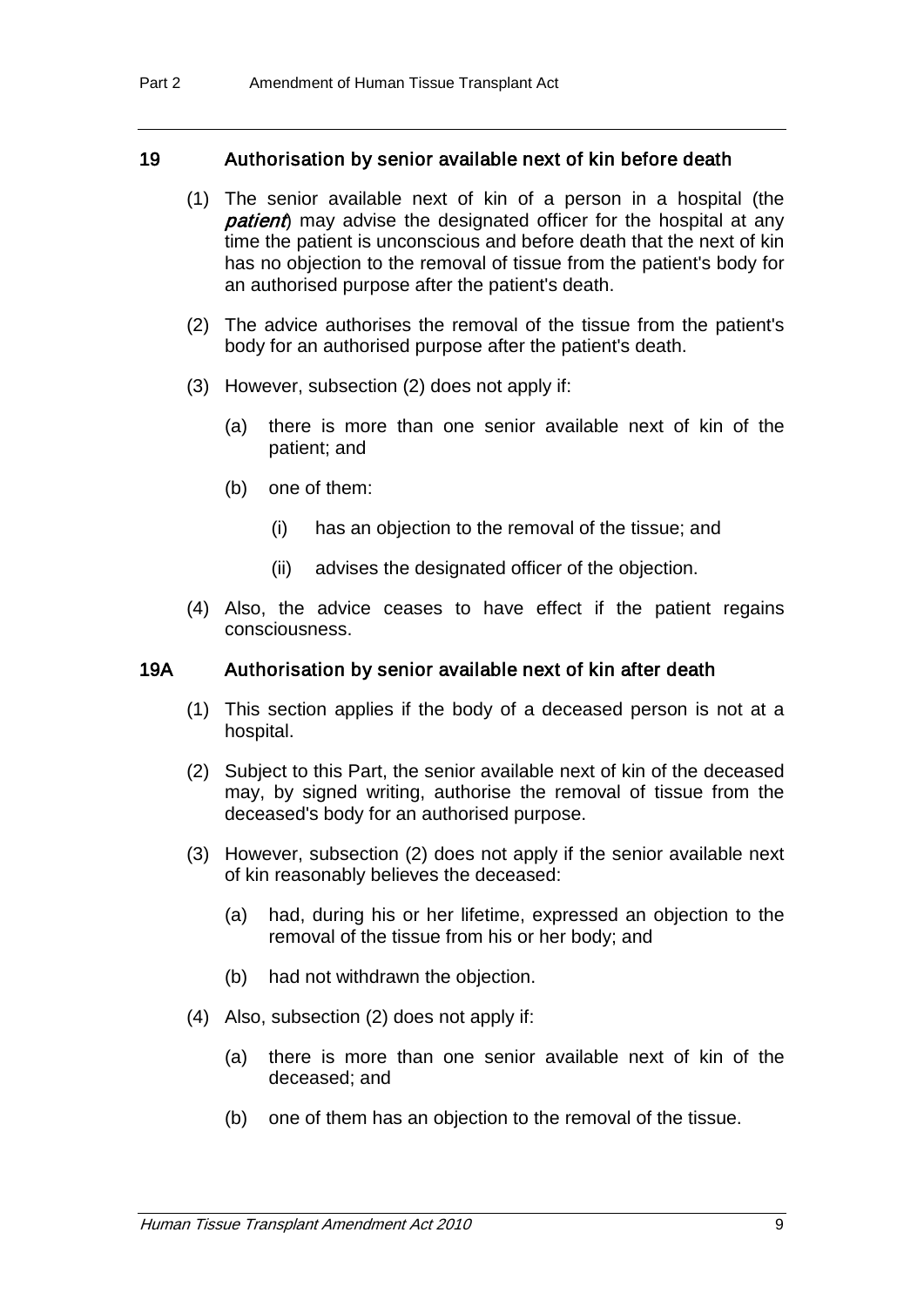## 19B Authorisation by deceased

- (1) This section applies if, during his or her lifetime, a deceased person:
	- (a) by signed writing expressed the wish for, or consented to, the removal of tissue from his or her body after death for an authorised purpose; and
	- (b) had not withdrawn the wish or revoked the consent.
- (2) The removal of the tissue from the deceased's body in accordance with the wish or consent is authorised.

#### 14 Section 20 amended

 $(1)$  Section 20 $(1)(a)$ , at the end

insert

or

(2) Section 20(2)

omit, insert

- (2) If a designated officer for a hospital, or the senior available next of kin of the deceased, reasonably believes this section applies to the deceased, the designated officer or next of kin cannot authorise the removal of tissue from the deceased's body unless a coroner has given consent to the removal.
- (3) Section 20(3)

omit

19(3)

insert

19B

(4) Section 20(3)

omit

his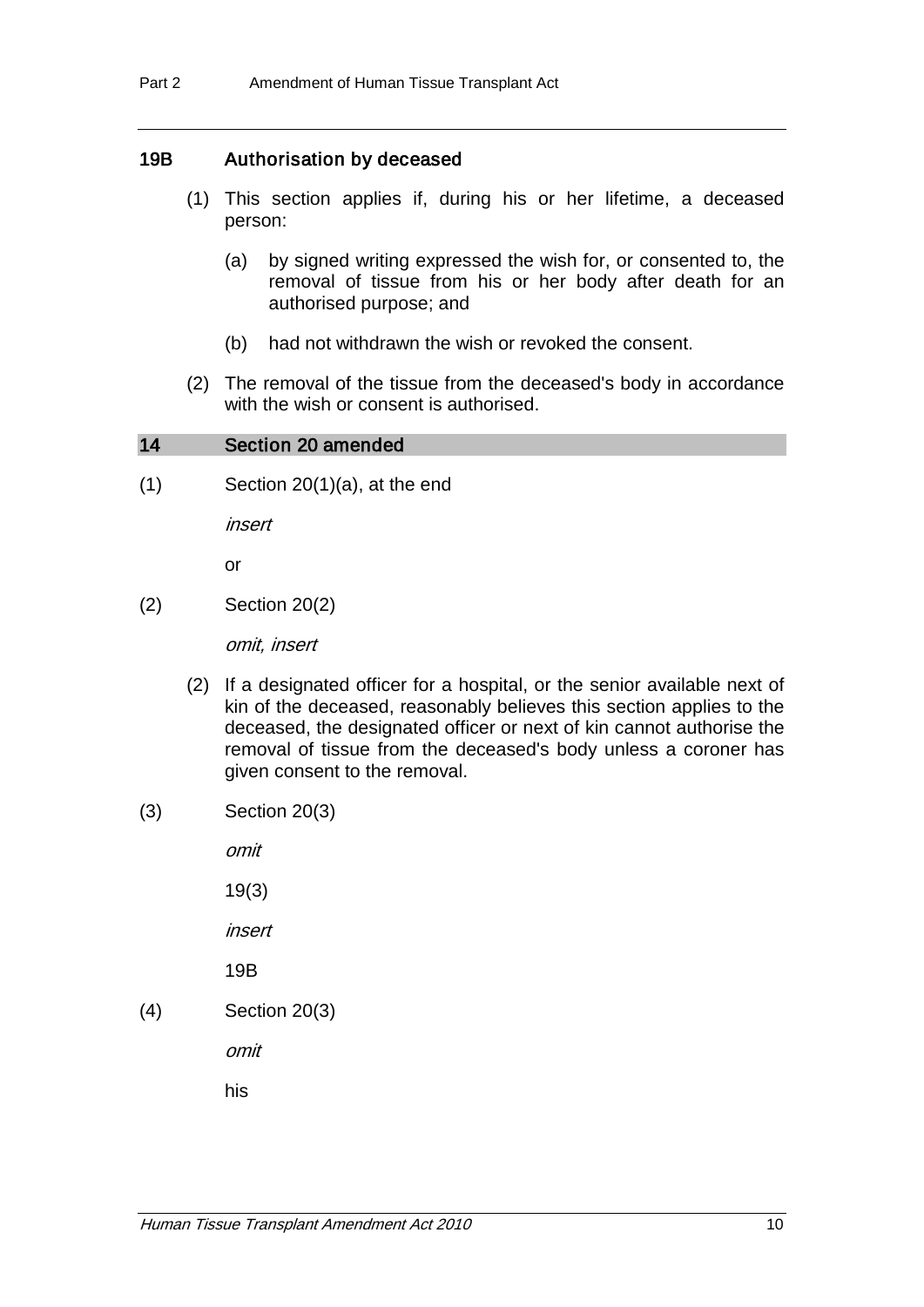(5) Section 20(4)

omit

to or

(6) Section 20(6)

omit

shall

insert

must

#### 15 Sections 21 and 22 replaced

Sections 21 and 22

repeal, insert

#### 21 When medical certificates required

- (1) If the respiration and circulation of the blood of a person are being artificially maintained, tissue must not be removed from the person's body for an authorised purpose unless:
	- (a) 2 medical practitioners, qualified as mentioned in subsection (2), have carried out a clinical examination of the person; and
	- (b) each of them has certified in writing that in his or her opinion, at the time of the examination, irreversible cessation of all function of the person's brain has occurred.
- (2) For subsection  $(1)(a)$ :
	- (a) each of the medical practitioners must have been practising the medical profession for at least 5 years; and
	- (b) one of them must be a medical specialist.
- (3) For subsection (2)(a), a period a medical practitioner practised under the law of another country that provides for the registration of persons practising in the medical profession must be taken into account in working out the 5-year period.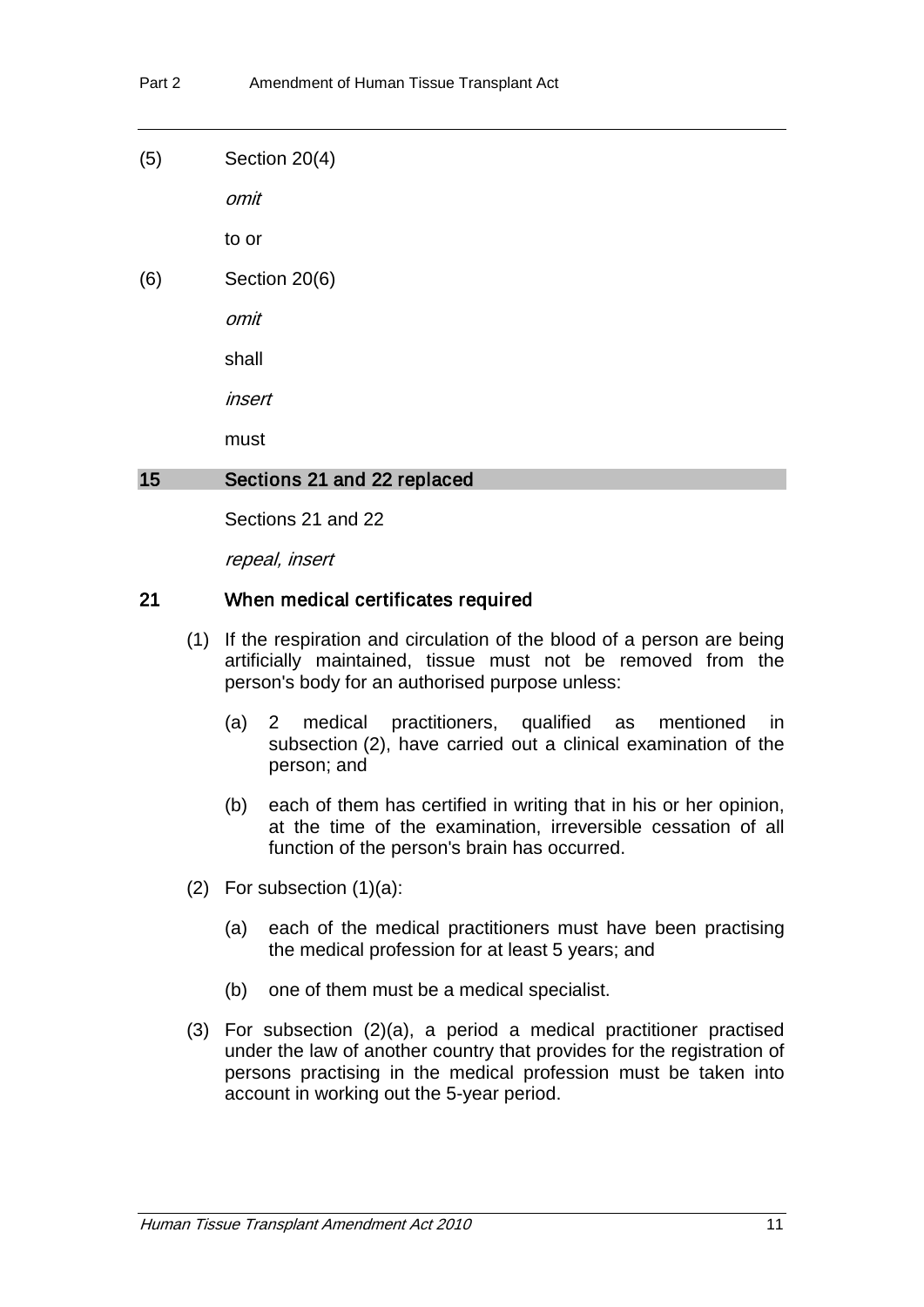(4) In this section:

medical specialist means a person registered under the Health Practitioner Regulation National Law in a recognised specialty stated in the following table and whose specialist title for the specialty is stated opposite:

| <b>Specialty</b>        | <b>Specialist title</b>             |
|-------------------------|-------------------------------------|
| Anaesthesia             | Specialist anaesthetist             |
| Intensive care medicine | Specialist intensive care physician |
| Physician               | Specialist physician                |
| Physician               | Specialist neurologist              |
| Surgery                 | Specialist general surgeon          |
| Surgery                 | Specialist neurosurgeon             |

## 22 Effect of authorisation under this Part

- (1) An authorisation under section 18, 19, 19A or 19B authorises a medical practitioner to remove the tissue from the body of the deceased stated in the authorisation for the authorised purpose stated in it.
- (2) However, subsection (1) does not authorise the removal of tissue by:
	- (a) a medical practitioner mentioned in section 21(1); or
	- (b) if the authorisation is given under section 18 by the designated officer for a hospital, or a delegate of the designated officer, who is a medical practitioner – the designated officer or delegate.

#### 16 Parts IV and V replaced

Parts IV and V

repeal, insert

## Part 4 Teaching, study and practice of anatomy

## 22A Offences relating to teaching, study and practice of anatomy

A person must not use the body, or a part of the body, of a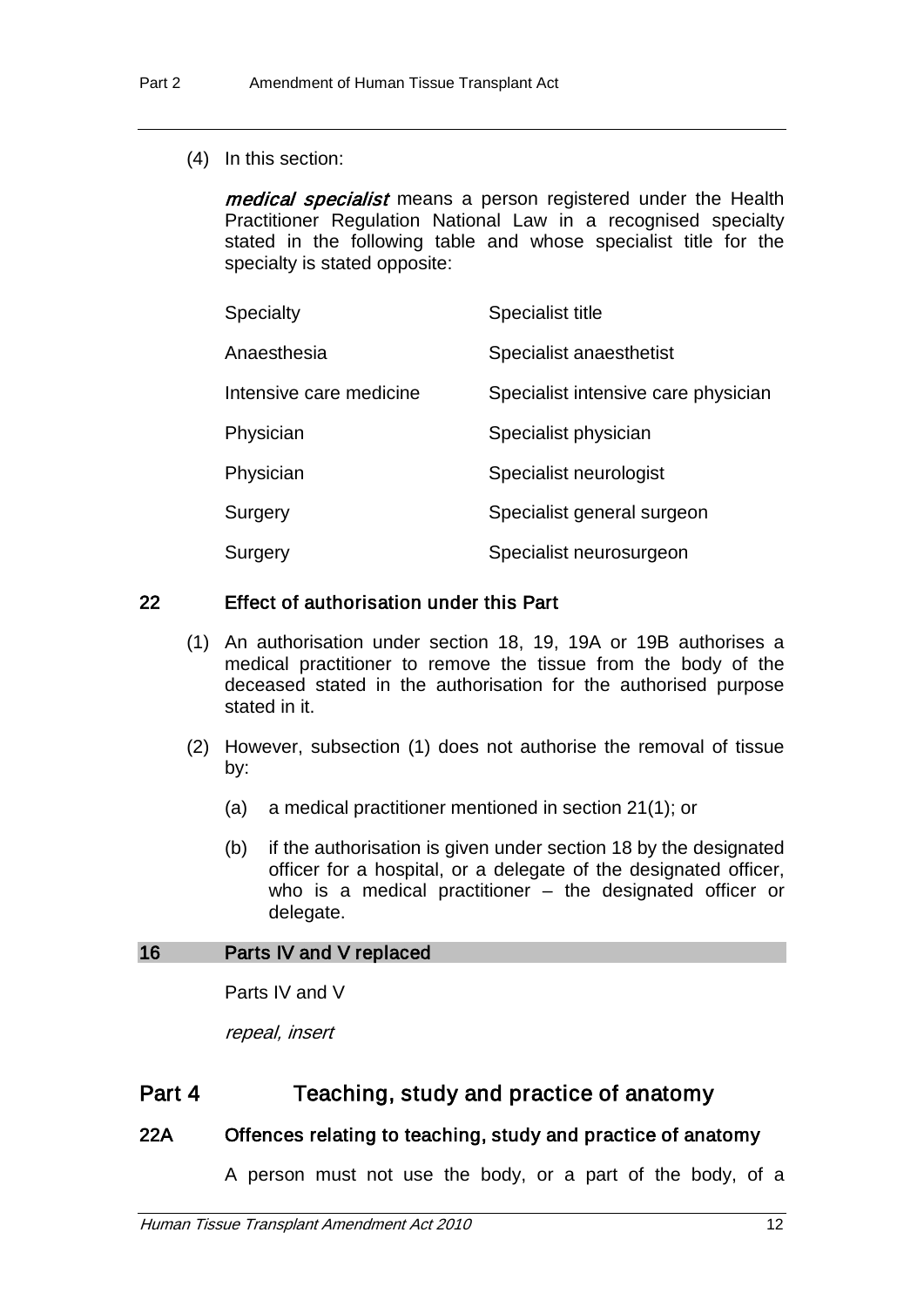deceased person for any of the following purposes otherwise than at an authorised school of anatomy:

- (a) the teaching and study of anatomy;
- (b) the practice of anatomy.

Fault elements:

The person:

- (a) intentionally uses the body or body part for the purpose; and
- (b) is reckless as to whether it is used at an authorised school of anatomy or other place.

Maximum penalty: 200 penalty units or imprisonment for 2 years.

Note for section 22A

A medical practitioner does not commit an offence against this section by performing an autopsy under the direction of a coroner under the Coroners Act, see section 43BE of the Criminal Code.

#### 22B Anatomy authorisation

- (1) The Chief Health Officer may, by *Gazette* notice, authorise the conduct of the following at a school of anatomy of an educational institution:
	- (a) the teaching and study of anatomy;
	- (b) the practice of anatomy.

Note for subsection (1)

The authorisation may, under section 42 of the Interpretation Act, be limited to the conduct of specified activities, including for example, the teaching and study of anatomy, or anatomical examinations, of a specified part of the human body.

- (2) The Chief Health Officer may impose reasonable conditions on the authorisation.
- (3) The conditions must be stated in the *Gazette* notice.

#### 22C Contravention of condition of anatomy authorisation

The holder of an anatomy authorisation must not engage in conduct that results in a contravention of a condition of the authorisation.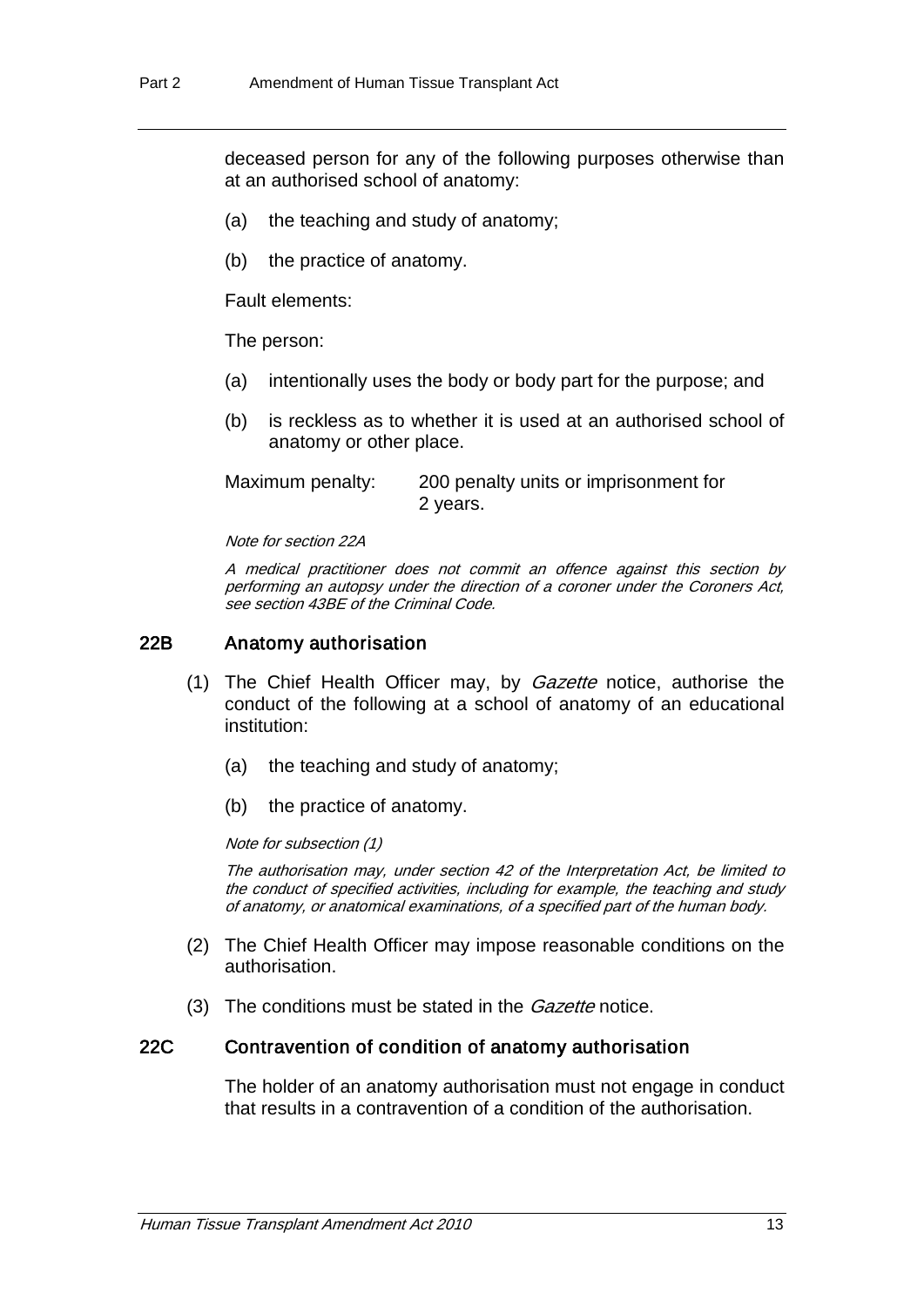Fault elements:

The holder:

- (a) intentionally engages in the conduct; and
- (b) is reckless as to whether the conduct would result in a contravention of a condition of the authorisation.

Maximum penalty: 200 penalty units.

### 22D Codes of practice

- (1) The Chief Health Officer may make a code of practice relating to the conduct of activities under an anatomy authorisation.
- (2) Without limiting subsection (1), the code of practice may be made about the following matters:
	- (a) the way in which bodies, or parts of bodies, are transported to authorised schools of anatomy;
	- (b) how the teaching, study and practice of anatomy are conducted;
	- (c) the giving of returns and other information by the holders of anatomy authorisations;
	- (d) the procedures for receiving and keeping bodies, or parts of bodies, at authorised schools of anatomy;
	- (e) the inspection of authorised schools of anatomy;
	- (f) the disposal of bodies, or parts of bodies, by the holder of an anatomy authorisation.
- (3) Also, the code of practice may apply, adopt or incorporate (with or without changes) a matter contained in another document or instrument as in force or existing at a particular time or from time to time.
- (4) The Minister must publish notice in the *Gazette* of the making of the code of practice.
- (5) The code of practice has no effect until publication of the notice.
- (6) The Chief Health Officer must publish the code of practice on the Agency's website.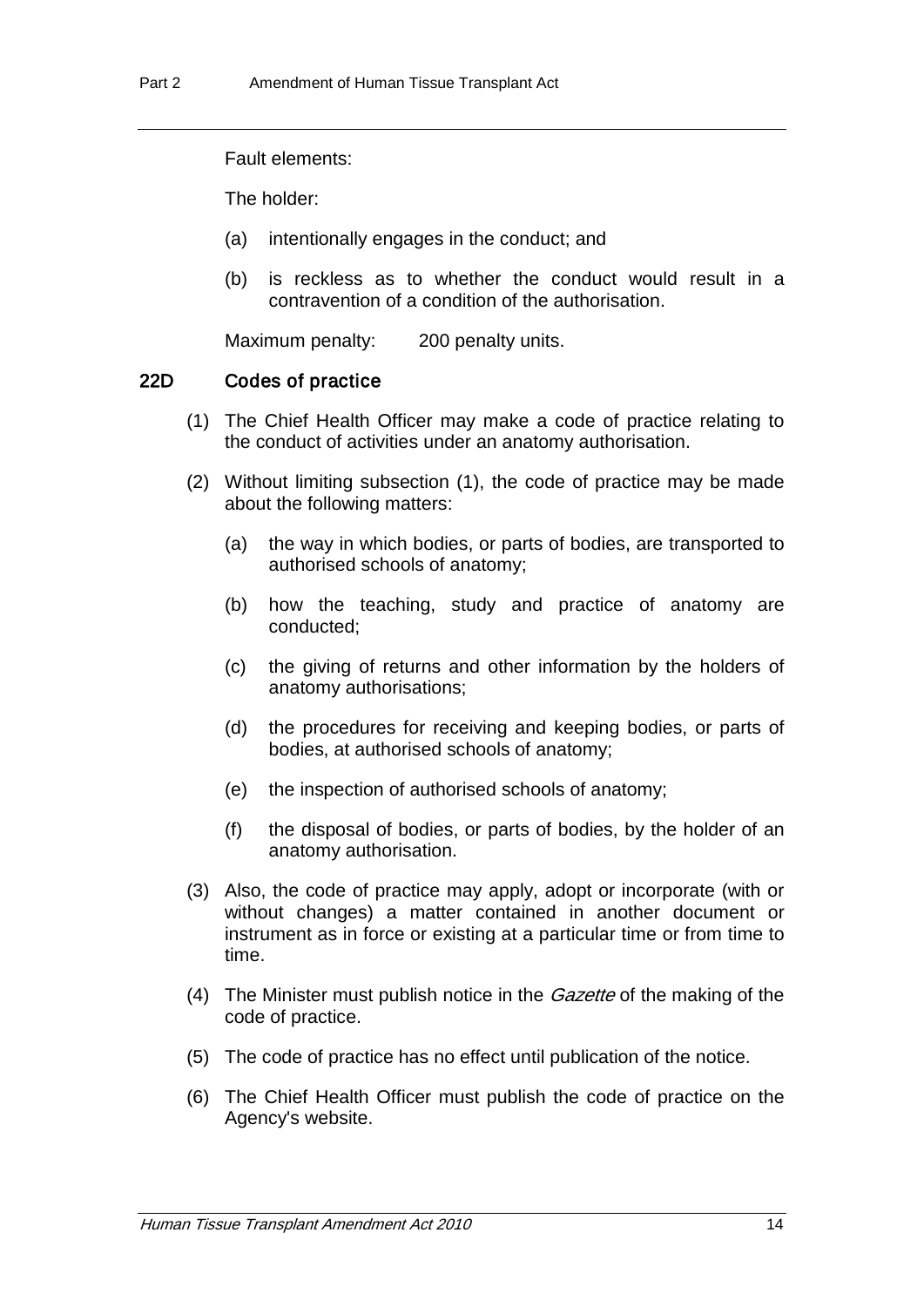(7) A person commits an offence if the person engages in conduct that results in a contravention of a provision of the code of practice.

Fault elements:

The person:

- (a) intentionally engages in the conduct; and
- (b) is reckless as to whether the conduct would result in a contravention of the provision.

Maximum penalty: 200 penalty units or imprisonment for 2 years.

## Part 5 Prohibition of trading in tissue

#### 22E Unauthorised contracts and arrangements

- (1) A person commits an offence if:
	- (a) the person:
		- (i) enters, or agrees or offers to enter, into a contract or arrangement; or
		- (ii) holds himself or herself out as being willing to enter into a contract or arrangement; or
		- (iii) inquires whether someone is willing to enter into a contract or arrangement; and
	- (b) under the contract or arrangement, the person agrees, for valuable consideration (whether given or to be given to the person or anyone else), for the supply of tissue from the person's body or another person's body (whether before or after the death of the person or other person).

| Fault element:   | The person intentionally engages in conduct<br>mentioned in subsection (1)(a). |
|------------------|--------------------------------------------------------------------------------|
| Maximum penalty: | 400 penalty units or imprisonment for<br>2 years.                              |

- (2) However, subsection (1) does not apply if the contract or arrangement:
	- (a) is entered into in accordance with an authorisation under section 22F; or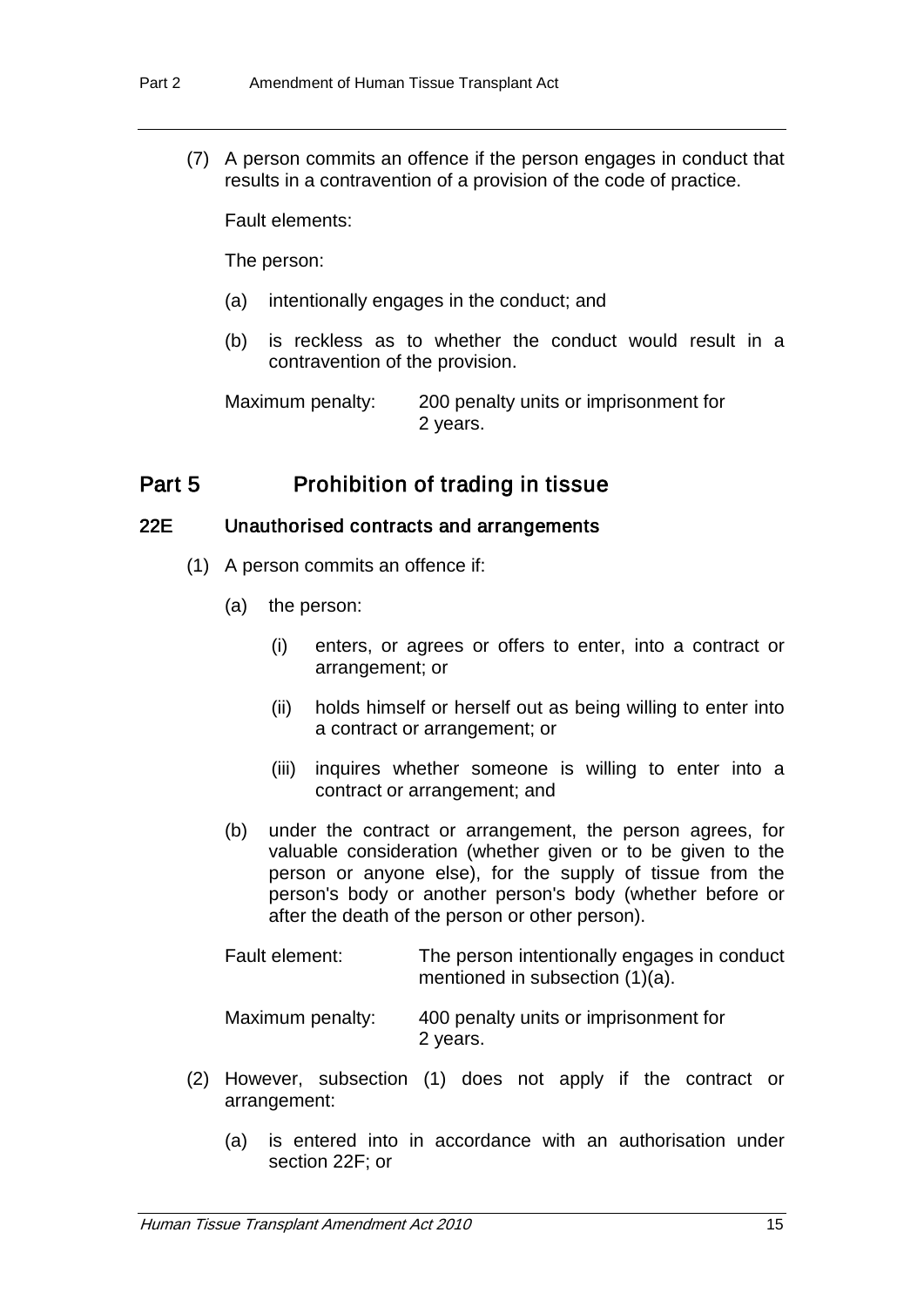- (b) provides only for the reimbursement of expenses necessarily incurred by the person for the removal of tissue under this Act.
- (3) Also, subsection (1) does not apply in relation to the supply of tissue if:
	- (a) the tissue is obtained under a contract or arrangement authorised under section 22F; and
	- (b) the tissue has been subjected to processing or treatment; and
	- (c) the tissue is supplied for use, in accordance with the directions of a medical practitioner, for therapeutic or scientific purposes.
- (4) A contract or arrangement mentioned subsection (1)(b) is void unless it is entered into in accordance with an authorisation under section 22F.
- (5) In this section:

supply includes sale.

#### 22F Authorisation to enter into contract or arrangement

- (1) The Minister may, by signed writing, authorise a person to enter into a contract or arrangement of a kind mentioned in section 22E(1)(b) if the Minister is satisfied there are special circumstances to do so.
- (2) The authorisation is subject to the conditions imposed by the Minister and stated in it.

## Part 6 When death occurs for Territory laws

#### 23 When death occurs

For a law of the Territory, a person has died when there has occurred:

- (a) irreversible cessation of all function of the person's brain; or
- (b) irreversible cessation of circulation of blood in the person's body.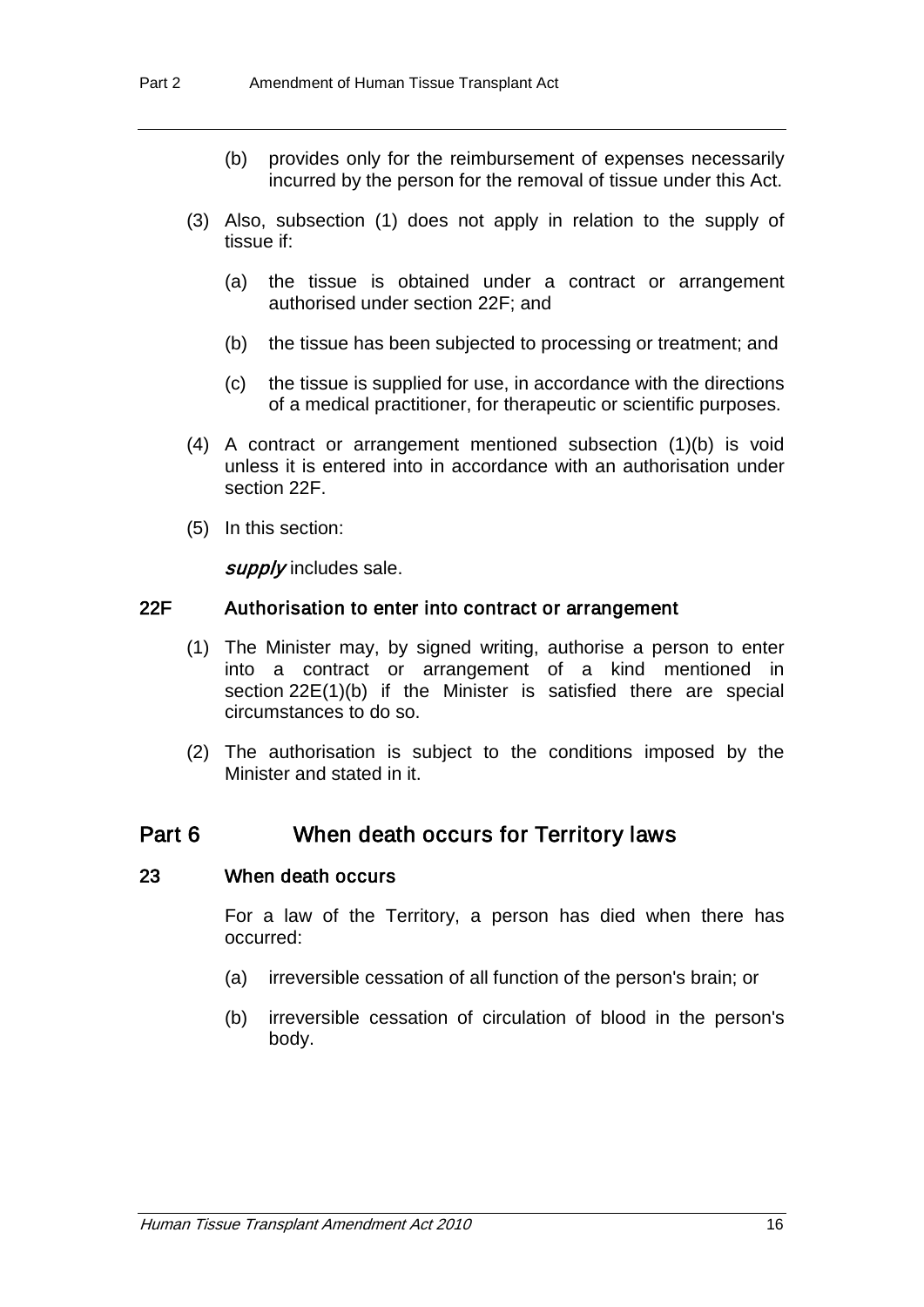## 17 Section 27 replaced

Section 27

repeal, insert

## 27 Offence to remove tissue without consent or authorisation

A person must not remove tissue from the body of a person (whether living or dead) unless the removal is done in accordance with an authorisation under this Act.

Fault elements:

The person:

- (a) intentionally removes the tissue; and
- (b) is reckless as to whether the removal is done in accordance with the authorisation.

Maximum penalty: 400 penalty units or imprisonment for 4 years.

Note for section 27

A medical practitioner does not commit an offence against this section by performing an autopsy under the direction of a coroner under the Coroners Act, see section 43BE of the Criminal Code.

## 27A Offence to make misleading statement

(1) A person must not make a misleading statement in a certificate given for this Act.

Fault elements:

The person:

- (a) intentionally makes the statement; and
- (b) knows the statement is misleading; and
- (c) knows the certificate is made for this Act.

Maximum penalty: 400 penalty units or imprisonment for 2 years.

(2) In this section:

misleading means misleading in a material particular or because of the omission of a material particular.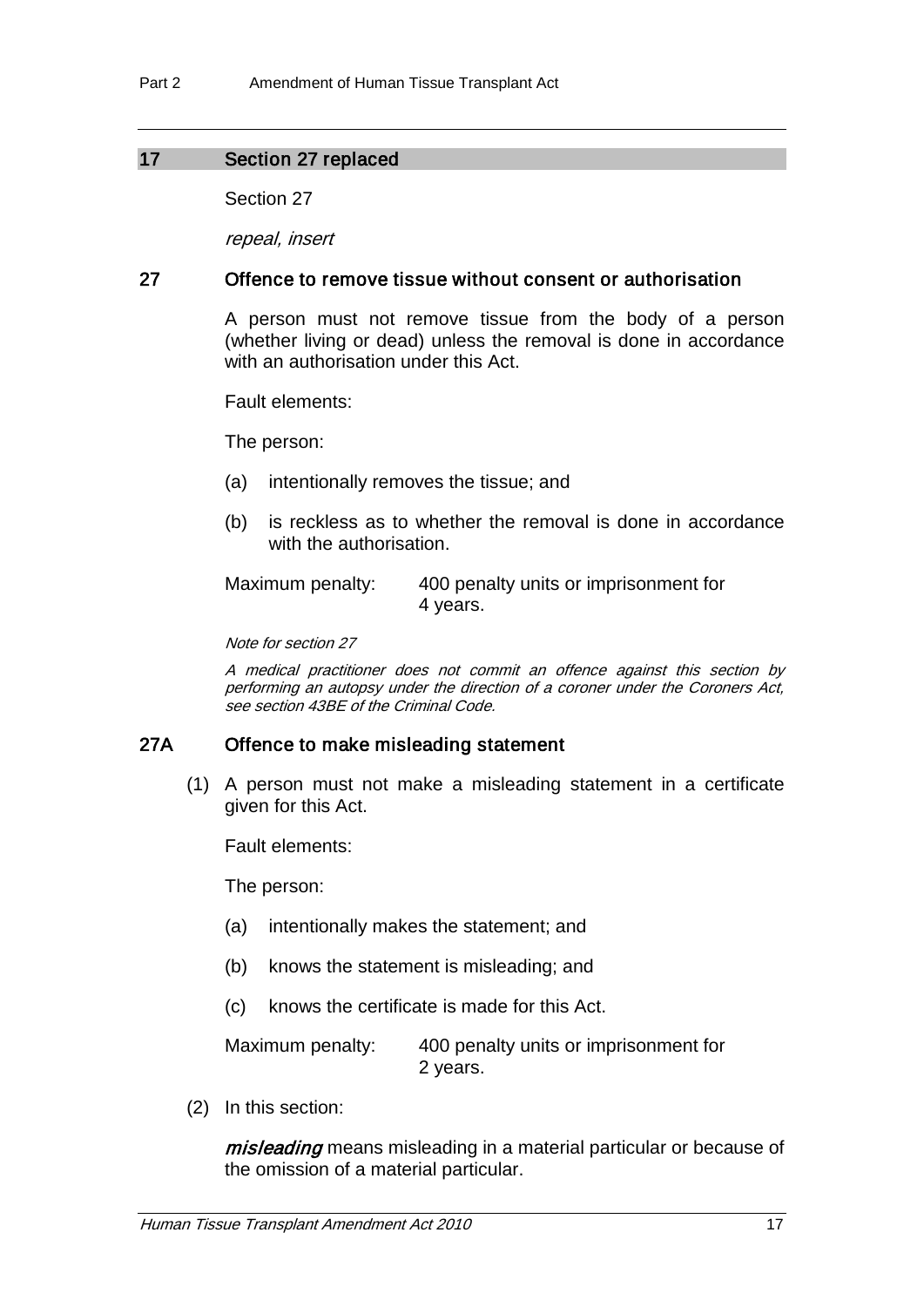#### 18 Section 28 amended

(1) Section 28, heading

omit, insert

#### 28 Unlawful disclosure of confidential information

(2) Section 28(1)

omit, insert

(1) A person commits an offence if the person engages in conduct that results in the disclosure of confidential information to someone else.

Fault elements:

The person:

- (a) intentionally engages in the conduct; and
- (b) is reckless as to whether the conduct would result in the disclosure of the information; and
- (c) is reckless as to whether the information is confidential information.

Maximum penalty: 200 penalty units or imprisonment for 2 years.

(3) Section 28(2)

omit

to or in relation to any

insert

in relation to confidential

(4) Section 28(2)(a) and (b), at the end

insert

or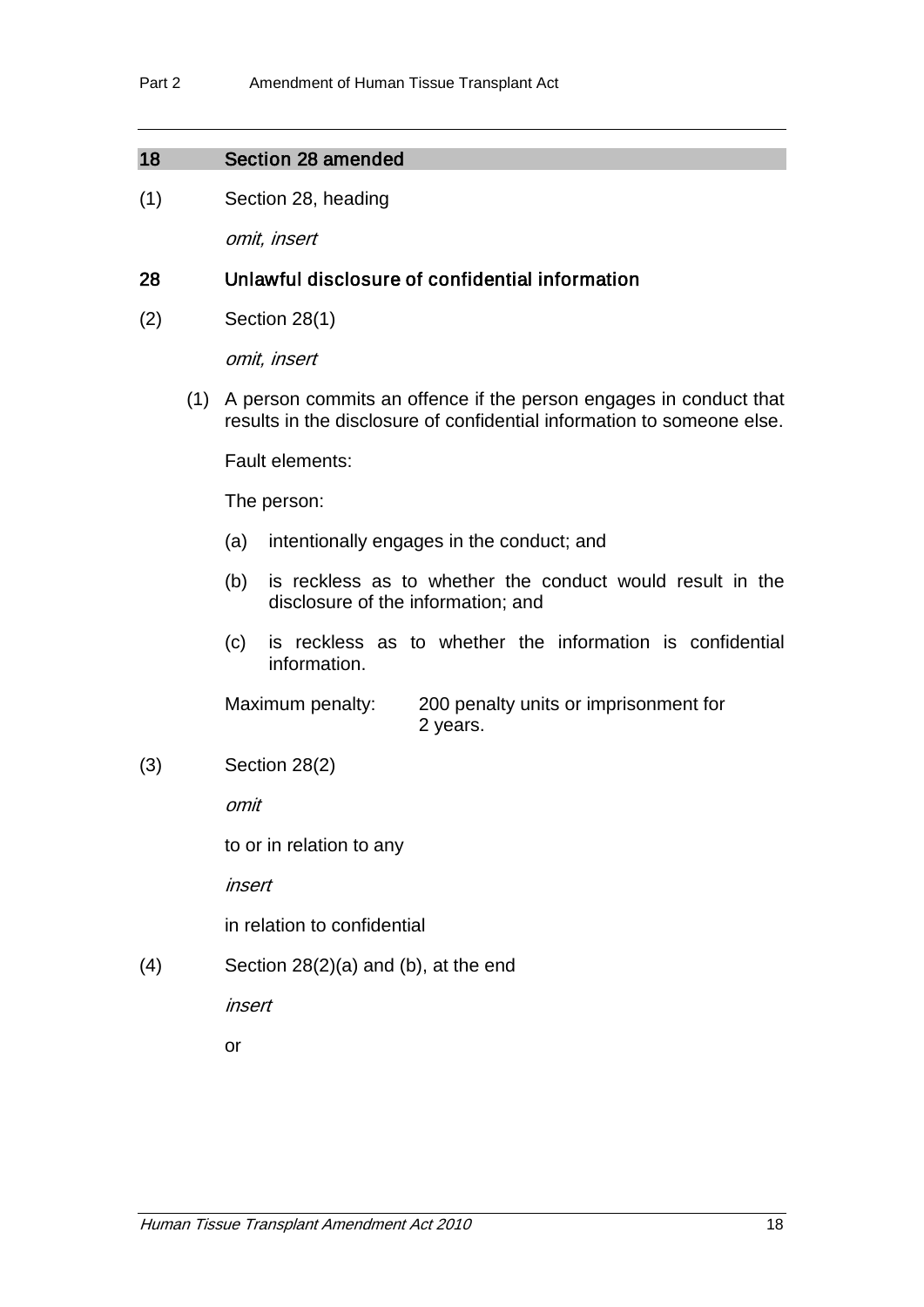(5) After section 28(2)

insert

(3) In this section:

confidential information means information that identifies, or is likely to identify the person:

- (a) from whose body tissue has been removed for an authorised purpose; or
- (b) in relation to whom or whose body a consent or authorisation has been given under this Act; or
- (c) into whose body tissue has been, is being, or may be, transplanted.

#### 19 Section 29 replaced

Section 29

repeal, insert

#### 29 Delegation by designated officer for hospital

- (1) The designated officer for a hospital may delegate any of the designated officer's powers and functions under this Act to a health practitioner employed or engaged by the hospital.
- (2) However, the designated officer may do so only if satisfied the health practitioner has appropriate qualifications or experience for the delegation.
- (3) In this section:

health practitioner means a person:

- (a) registered under the Health Practitioner Regulation National Law to practise a health profession (other than as a student); or
- (b) a health practitioner who has a right of practice under the Health Practitioners Act.

### 30 Regulations

(1) The Administrator may make regulations under this Act.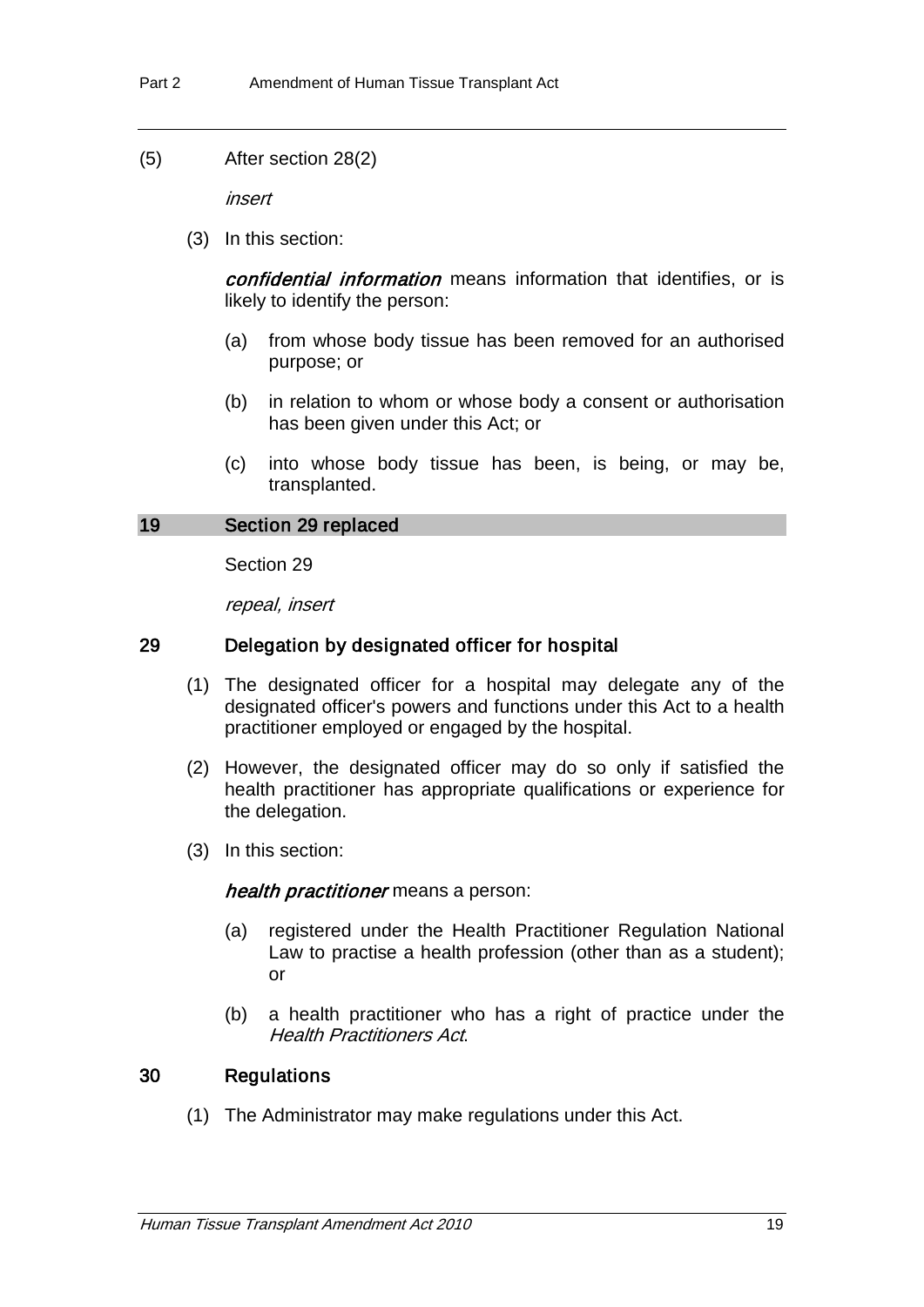- (2) A regulation may provide for the following:
	- (a) the conditions under which transplantations of tissue from living persons may be conducted;
	- (b) the procedures for the removal or storage of tissue removed from living persons;
	- (c) the regulation of premises where transplantations of tissue from living persons may be conducted;
	- (d) the regulation of authorised schools of anatomy;
	- (e) fees payable under this Act;
	- (f) the enforcement of a code of practice, including by providing that a contravention of the code of practice is an offence against a regulation;
	- (g) an offence against a regulation to be an offence of strict or absolute liability but not with a penalty exceeding 100 penalty units.

#### 20 Part 8 inserted

After section 30

insert

## Part 8 **Transitional matters for Human Tissue** Transplant Amendment Act 2010

#### 31 Definitions

In this Part:

amending Act means the Human Tissue Transplant Amendment Act 2010.

*commencement* means the commencement of section 20 of the amending Act.

re-enacted, for a provision of this Act, means the provision as re-enacted by the amending Act.

#### 32 References to consents and documents given under Act

A reference in this Part to a consent, approval, authorisation or certificate given under a provision of this Act is a reference to a consent, approval, authorisation or certificate that: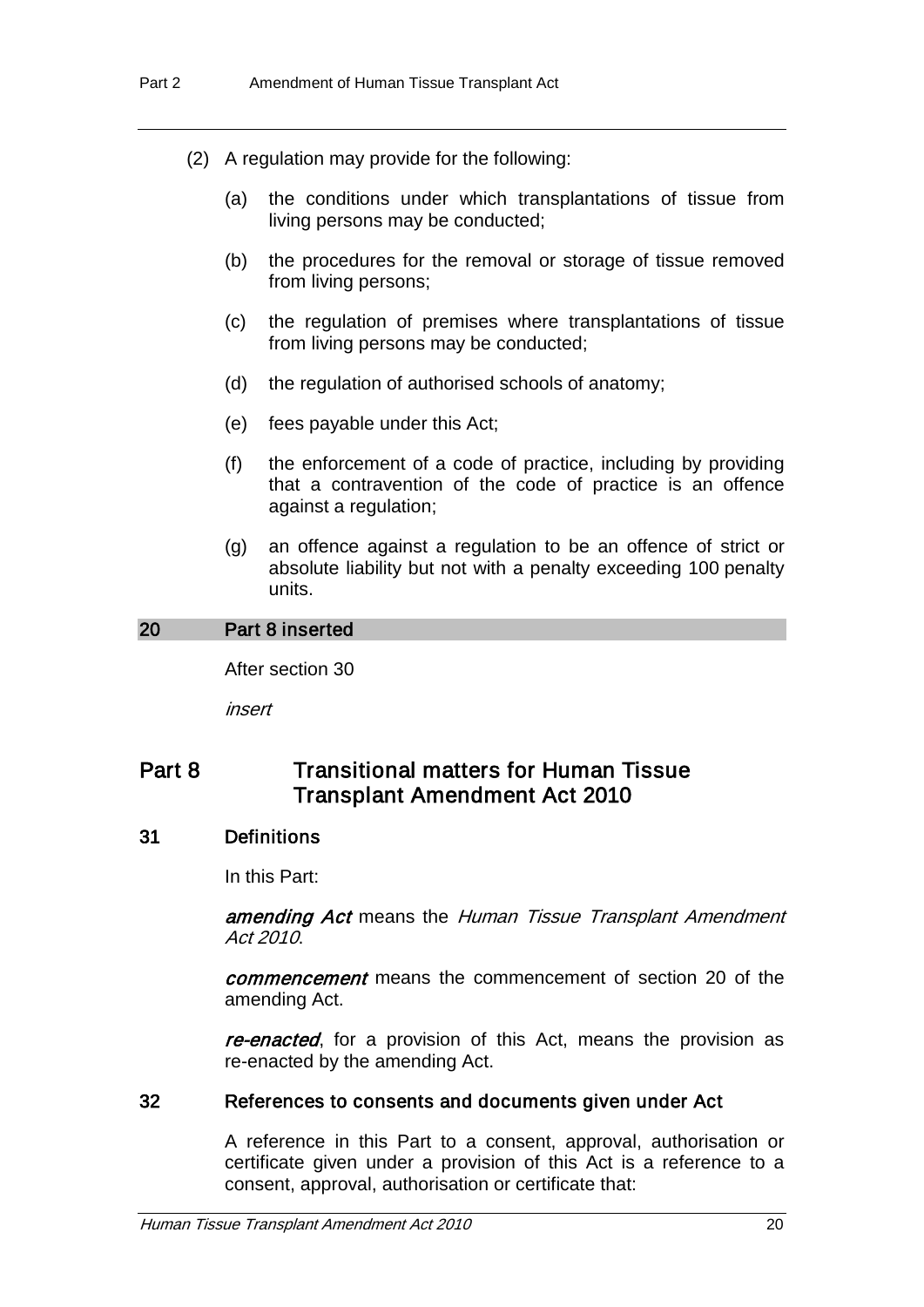- (a) was given under the provision before the commencement; and
- (b) immediately before the commencement, had not been revoked.

#### 33 Consent to removal of tissue

A consent given under section 8 or 9 continues to have effect, or has effect, as if it were given under the section as re-enacted.

#### 34 Approval of place for blood donation

An approval given under section 15(b) has effect as if it were given under the section as re-enacted.

#### 35 Revocation of consent to removal of tissue

This Act, as in force immediately before the commencement, continues to apply in relation to the revocation of a consent under section 16 before the commencement as if the amending Act had not been enacted.

#### 36 Authorisation to remove tissue after death

- (1) An authorisation mentioned in section 18(2) given by the person in charge of a hospital continues to have effect as if the amending Act had not been enacted.
- (2) Another authorisation given under section 18 or an authorisation given under 19 continues to have effect, or has effect, as if it had been given under the section as re-enacted.

#### 37 Medical certificate as to irreversible cessation of brain function

A certificate given under section 21 continues to have effect as if it had been given under the section as re-enacted.

#### 38 Authorised contract or arrangement for supply of tissue

An authorisation given under section 24 continues to have effect as if it had been given under the section as re-enacted.

#### 39 Interpretation Act not affected

This Part does not limit Part III of the *Interpretation Act*.

#### 21 Act further amended

The Schedule has effect.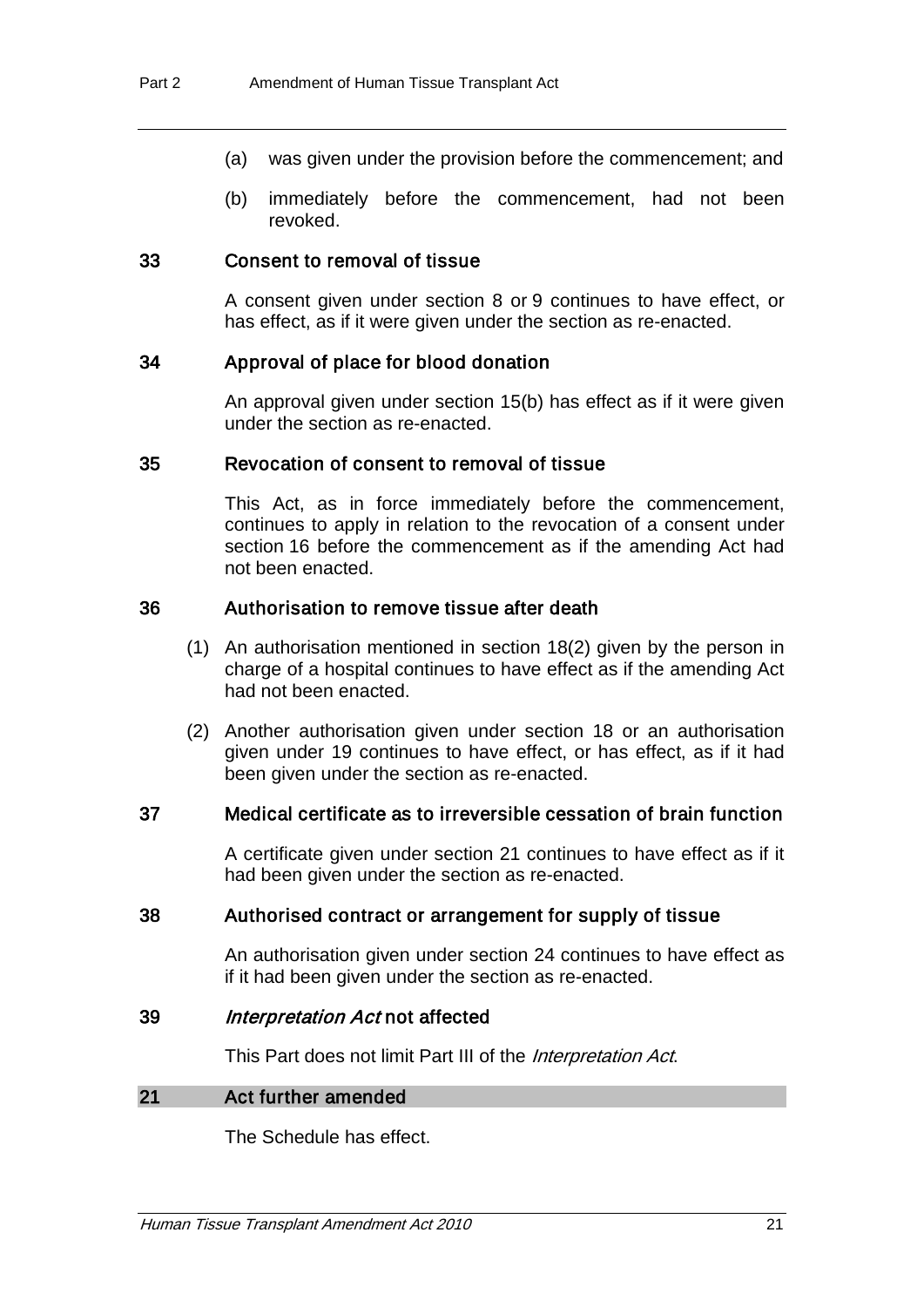## Part 3 Amendment of Information Act

## 22 *Information Act* amended

This Part amends the *Information Act*.

## 23 Schedule 1 amended

Schedule 1

omit

Human Tissue Transplant Act

insert

Transplantation and Anatomy Act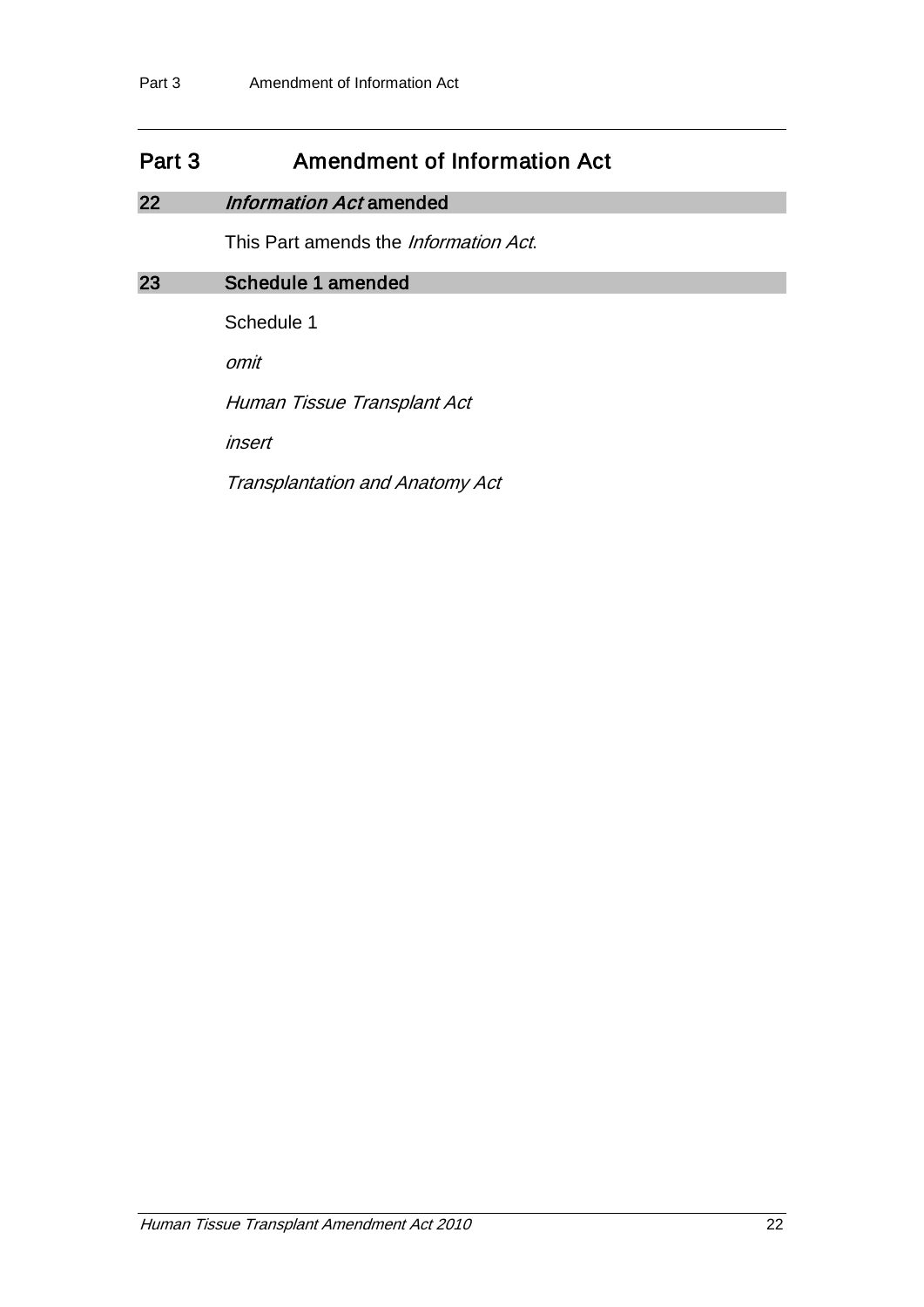# Schedule Human Tissue Transplant Act further amended

section 21

| Provision                          | Amendment                                                                                                                       |                                                                                                         |  |
|------------------------------------|---------------------------------------------------------------------------------------------------------------------------------|---------------------------------------------------------------------------------------------------------|--|
|                                    | omit                                                                                                                            | insert                                                                                                  |  |
| Part I, heading                    | whole heading                                                                                                                   | <b>Part 1 Preliminary</b><br>matters                                                                    |  |
| Part II, heading                   | whole heading                                                                                                                   | Part 2 Donation of<br>tissue by living<br>persons                                                       |  |
| section $10(a)$                    | his presence;                                                                                                                   | the medical<br>practitioner's presence;<br>and                                                          |  |
| section $10(b)$ and $(c)$          | he                                                                                                                              | the medical practitioner                                                                                |  |
| section $10(c)(i)$ , at the<br>end |                                                                                                                                 | and                                                                                                     |  |
| section 13, heading                | whole heading                                                                                                                   | 13 When consent<br>does not authorise<br>removal of tissue                                              |  |
| section 13                         | A document that<br>purports to be a<br>consent given in<br>accordance with<br>section 8 or 9 is not<br>sufficient authority for | Despite sections 11<br>and 12, a consent given<br>in accordance with<br>section 8 does not<br>authorise |  |
| section 13(a)                      | $16(2)$ or $(4)$                                                                                                                | 16 or 16A(6)                                                                                            |  |
| Part III, heading                  | whole heading                                                                                                                   | Part 3 Donation of<br>tissue after death                                                                |  |
| Part VI, heading                   | whole heading                                                                                                                   | <b>Part 7 Miscellaneous</b><br>matters                                                                  |  |
| section $25(1)$ and $(2)$          | authority<br>(all references)                                                                                                   | authorisation                                                                                           |  |